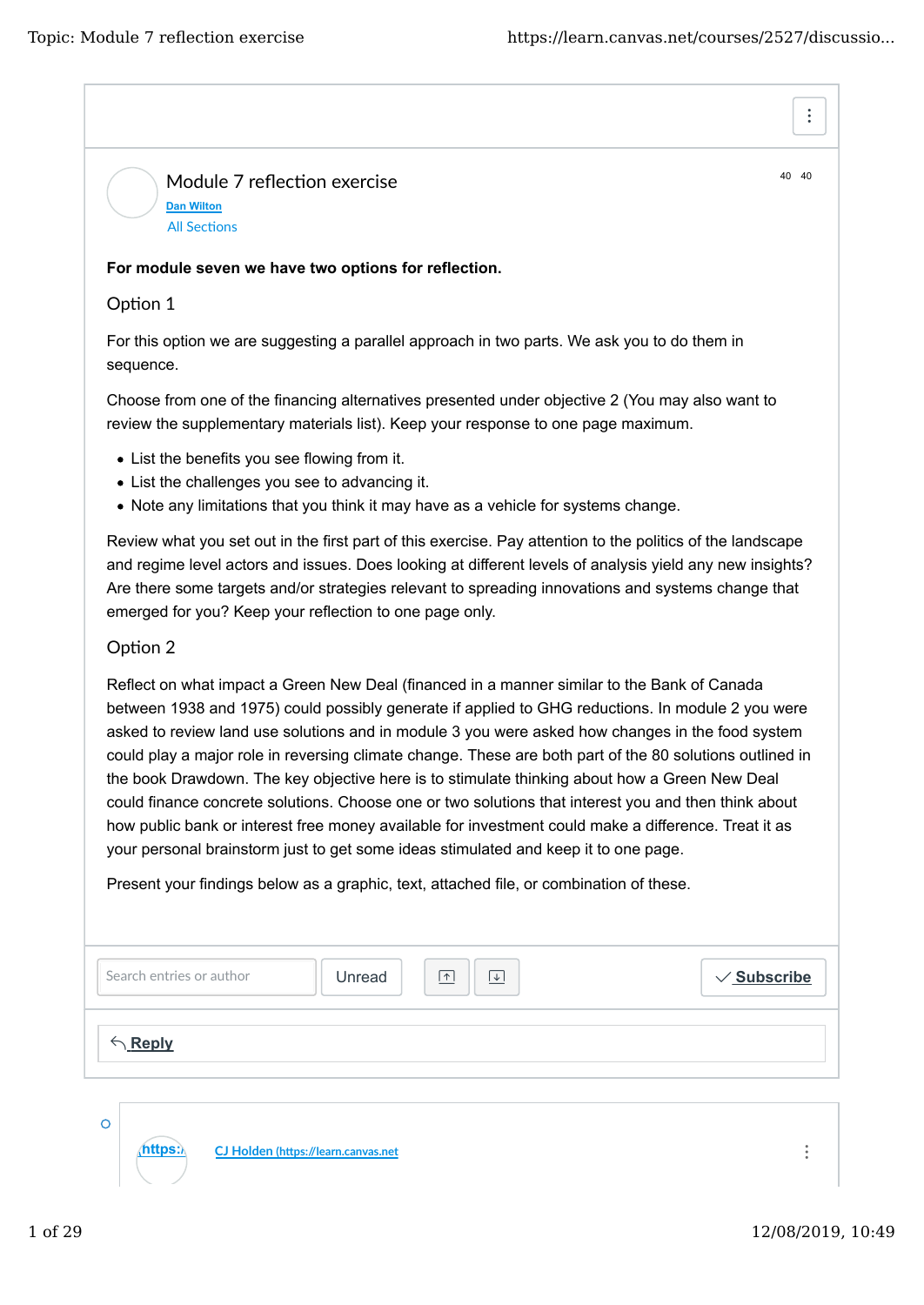**/courses/2527/users/906739)** May 13, 2019

Financial reform is essential to GND and the re-order of social systems to serve people rather than corporate profiteers. Seemingly, this reform must happen first. In our state, we saw first hand how corporate banks (Wells Fargo, US Bank, etc) were very effective in blocking initial legislation to allow community and public banks.

At the same time, we saw the state's large utility work with banks and gas, oil, and coal extraction companies (all out of state corporations) block environmental efforts to transition to renewable energy sources.

In our community, we could use a community bank to create affordable housing and child care resources. We could also begin to established our own course as a community to reflect local values and priorities, rather than projects funded by federal and state grants that may not really serve the interests of our community. In sum, we are captive to the financers and the structural government systems that in turn support a corrupt finance system.

When it all falls down, new opportunities will arise from the people.

**Reply**

 $\Omega$ 

**(https://learn.canvas.net Michael Lewis (h�ps://learn.canvas.net /courses /courses/2527/users/263480)** Jun 6, 2019

 $\ddot{\cdot}$ 

 $\ddot{\cdot}$ 

CJ is there any documentation you could point me to on the politics and issues as the played out around the public bank blockage, the rationale used etc.

**Reply**

 $\overline{O}$ 

**(https:) Caroline Hurley (https://learn.canvas.net /courses/2527/users/894561)** Jun 9, 2019

## Option 2:

**<u>Course</u>** 

**Owen Jones of The Guardian** (https://www.theguardian.com/commentisfree/2019/apr/25/climate**change-oil-companies-extinction-rebellion)** speaks for me, if he doesn't mind: "Why not use QE to buy a controlling stake in the fossil fuel companies? It has been estimated that the US **has spent nearly \$6tn (https://watson.brown.edu/costsofwar/files/cow/imce/papers /2018/Crawford\_Costs%20of%20War%20Estimates%20Through%20FY2019%20.pdf)** on its post-9/11 wars. If it has the resources to engage in catastrophic wars, could it not afford to pay a small fraction of that sum to help save the planet from destruction? The same goes for the banks – except rather than nationalising the risks and privatising the profit, as the state did in 2008, they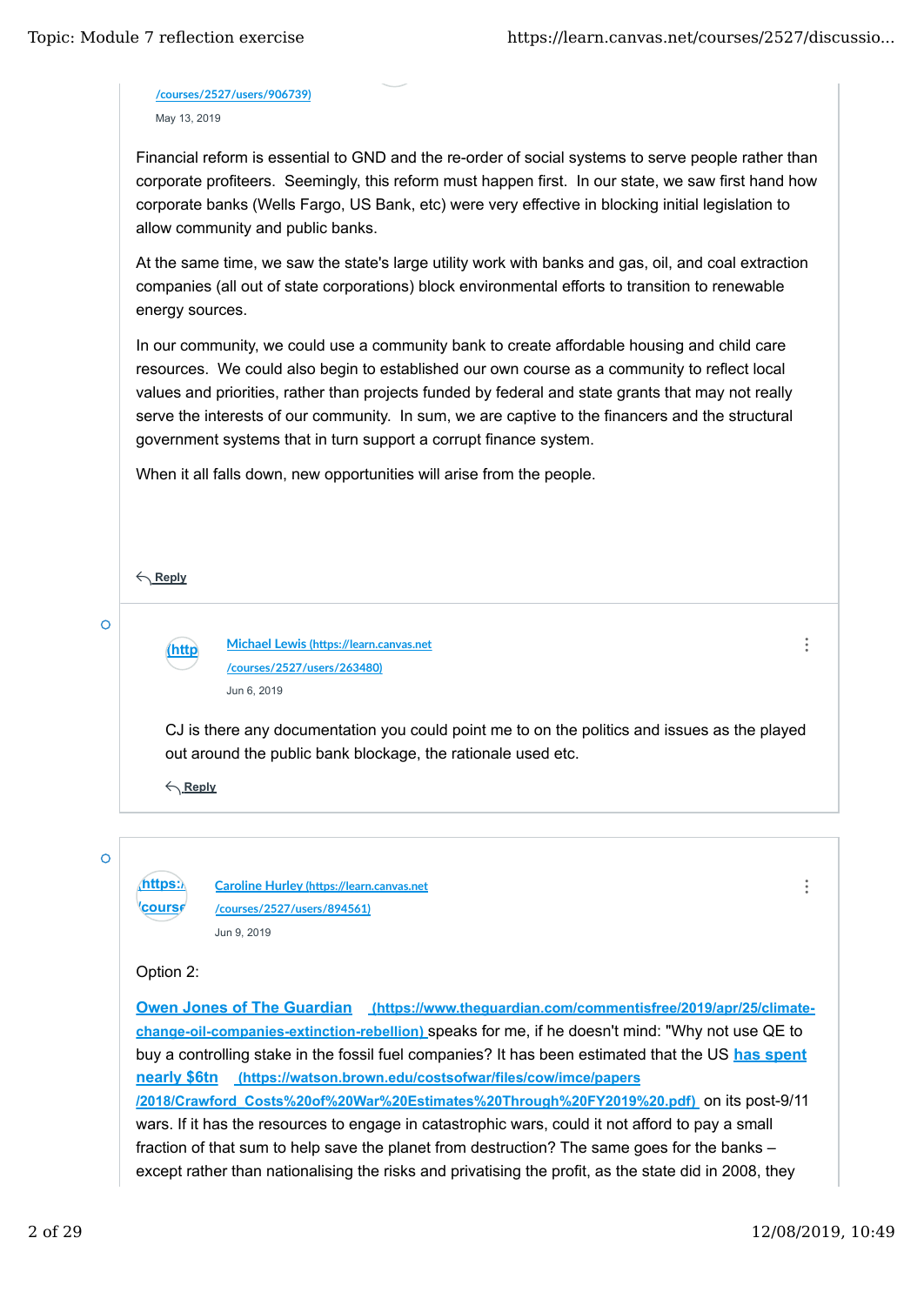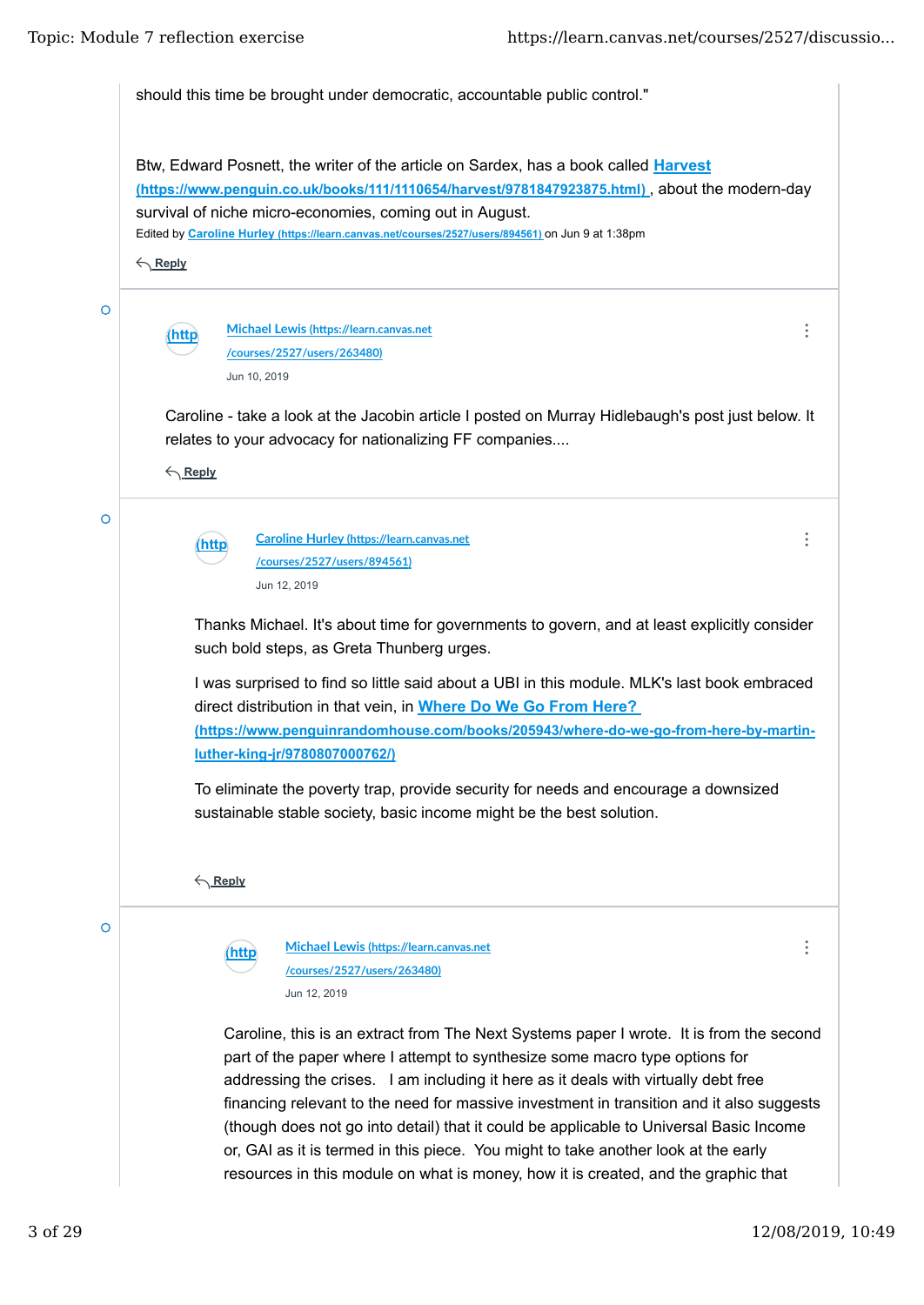shows the flow of money the depicts what Canada did between 1938 and 1974 before Pierre Trudeau caved to pressure from the Bank of International Settlements.

**Meta-Goal 4: To increase government issuance of debt-free money, for direct investment in transition, despite deflation and low growth.** 

Currently, the option to reassert government control over even part of the money supply through the issue of debt-free money is not a subject of serious debate in many countries. Yet historically, the ability to invest directly into the real economy through the provision of long-term, low-cost financing has enabled the construction of priority physical and social infrastructure.

Canada is a prime example. From 1938 to the early 1970s, the Bank of Canada (BOC) bought federal bonds and charged interest to the government. However, as a wholly owned subsidiary of the federal government, the profits from these interest charges went right back into the public purse. The result was the creation of money at no cost apart from the net cost of the transaction between the BOCand its owner, the government of Canada.

The benefits were significant. Low-cost, long-term financing became directly available for investment in public priorities—the war effort, the Trans-Canada highway, the St. Lawrence Seaway, major airports, municipal infrastructure, and the social security system. Moreover, all of this was done without any discernible impact on inflation.

Forty years ago this source of no-cost money was lost when Canada turned over money creation to the banks. The decision has saddled the country with debt and significantly reduced its capacity to invest in priorities that advance the interests of its citizens. Governments must "live within their means" and not "saddle future generations with debt," or so the refrain goes. Investments to accelerate the deployment of innovations, to adapt to known climate change threats, and to provide a BIG are severely curtailed because of the apparent necessity to borrow virtually all our money from the banks and pay them compound interest in return. It is an arrangement that benefits the richest 10 percent of the population. It is beyond the scope of this paper to explore how this could be carried forward in different countries. However, a few comments are in order.

In Canada, some progress could be made on the strength of a case currently before the Supreme Court. In December 2011, a citizens group, the Committee on Monetary and Economic Reform (COMER), filed a lawsuit to force a restoration of the BOC to its mandated purposes. In essence they want the BOC to provide interest-free loans to the federal, provincial, and municipal governments as stipulated in the Bank of Canada Act (1938). In January 2015, the federal government lost its appeal that the case be dismissed. The government had sixty days to appeal the decision and did not, paving the way for the case to go forward. COMER's legal representative is the constitutional lawyer Rocco Galati. Of the current case, he says, "It impacts the entire country in a profound way, right down to the bone of our economics and the history of the way we've maintained and lost, through illegal action, our independent monetary policy. It's huge."**55 (https://thenextsystem.org/navigating-system-transition-volatilecentury#footnote55\_u99ob3z)** In Europe, where member central banks operate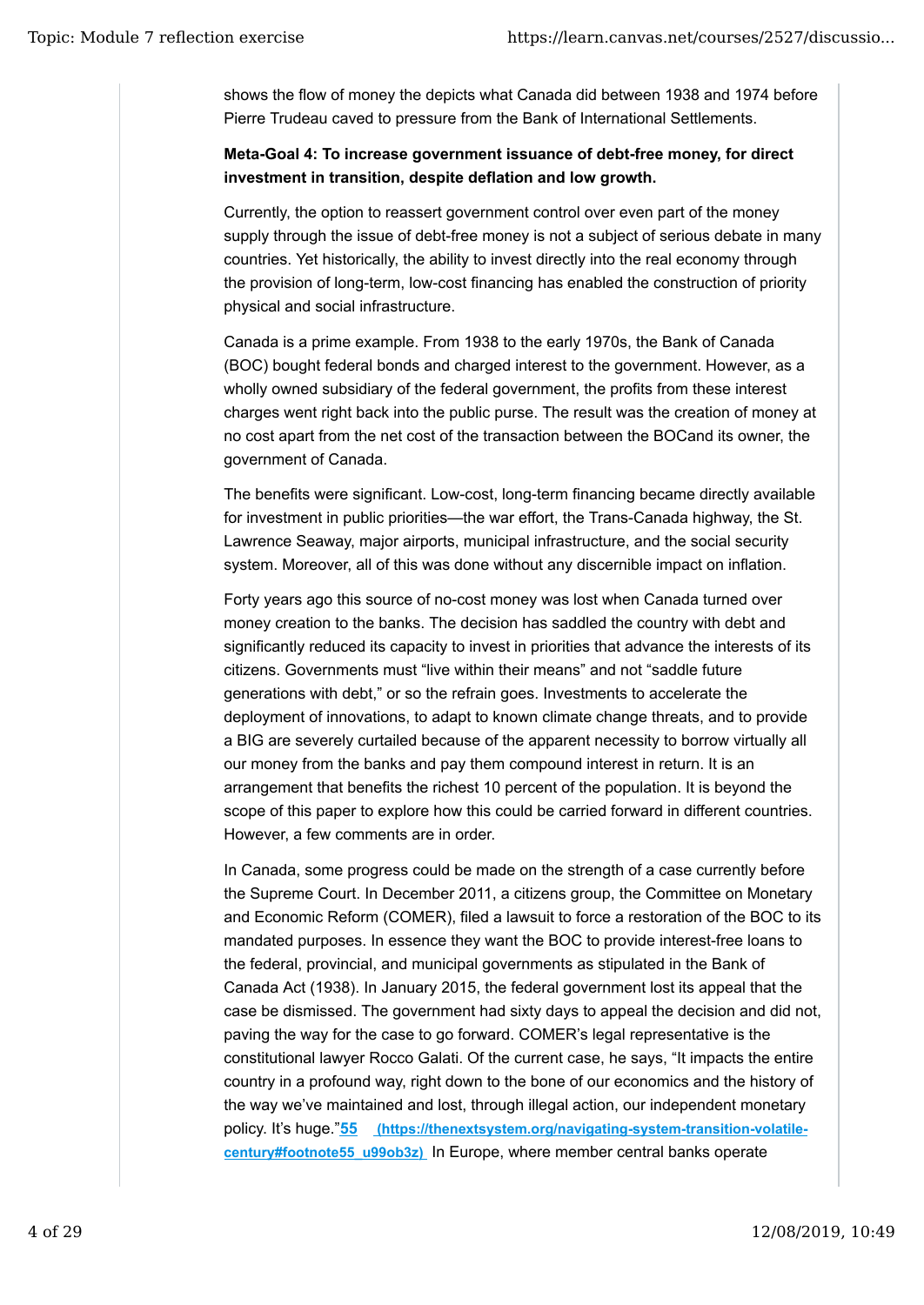collectively through the European Central Bank, debt-free money is a much more difficult proposition. The Euro is the common currency and national central banks have no direct role in money creation. This is not the case in the UK where a Positive Money campaign has been generating much debate over the benefits of regaining State control of all or part of the money supply. Elevating the public discourse on the subject has been the call of the new leader of the Labour Party, Jeremy Corbyn, to institute quantitative easing for the people. He proposes that a portion of the money supply be created for direct investment in critical priorities, including renewable energy, critical infrastructure, and affordable housing.

The arguments being mounted against Corbyn are vociferous. Some say his proposals risk spendthrift interference in monetary policy by politicians who will be tempted to use the money for their own pet ends. Others argue that the proposals are a strategic response to the dangers of deflation and to significant unmet needs in the country, pointing to the billions that flowed into the banks during the financial crisis, which have done little more than help repair bank balance sheets and inflate the property and housing market. The debate is not going to go away.**56 (https://thenextsystem.org/navigating-system-transition-volatilecentury#footnote56\_7j08fps)**

# *These measures would enable the accountable, systematic distribution of no- or low- cost, long-term financing to the investments most strategic to transition.*

To bridge these divides it might be wise to establish clear boundaries as to the kinds of investment to which such money would flow. Transition priorities—accelerating renewable energy, energy conservation strategies, public transit, ecological restoration, BIG, etc.—would channel money directly into the economy. Growth would be stimulated in key sectors. Jobs would be created. New tax revenue would be generated. People's financial security would be significantly improved. A key worry for opponents is the possibility of political meddling in the direction and management of such investments. In this regard, it is useful to reflect on the experience of the Reconstruction Finance Corporation (RFC), a US government corporation that operated 1932-1957. The RFC provided financial support to state and local governments and made loans to banks, railroads, mortgage associations and other businesses. It was RFC financing to rural electricity cooperatives that helped close the gaps in rural America's access to electricity. To this day these cooperatives are generating and transmitting power to large swaths of the country. RFC also helped finance many of the direct job programs that put money in people's pockets during the depression years. During World War II, RFC organized production by establishing eight subsidiaries to supply a range of products—metals, synthetic rubber, tin, manila hemp—critical to the war effort.**57 (https://thenextsystem.org/navigating-systemtransition-volatile-century#footnote57\_rmtyk6k)**

In a like manner, an arms-length, government-owned corporation could channel investment to areas specified in a transition mandate. Sector-specific subsidiaries populated with public, private, civil society, and scientific expertise could be established.

Together, these measures would enable the accountable, systematic distribution of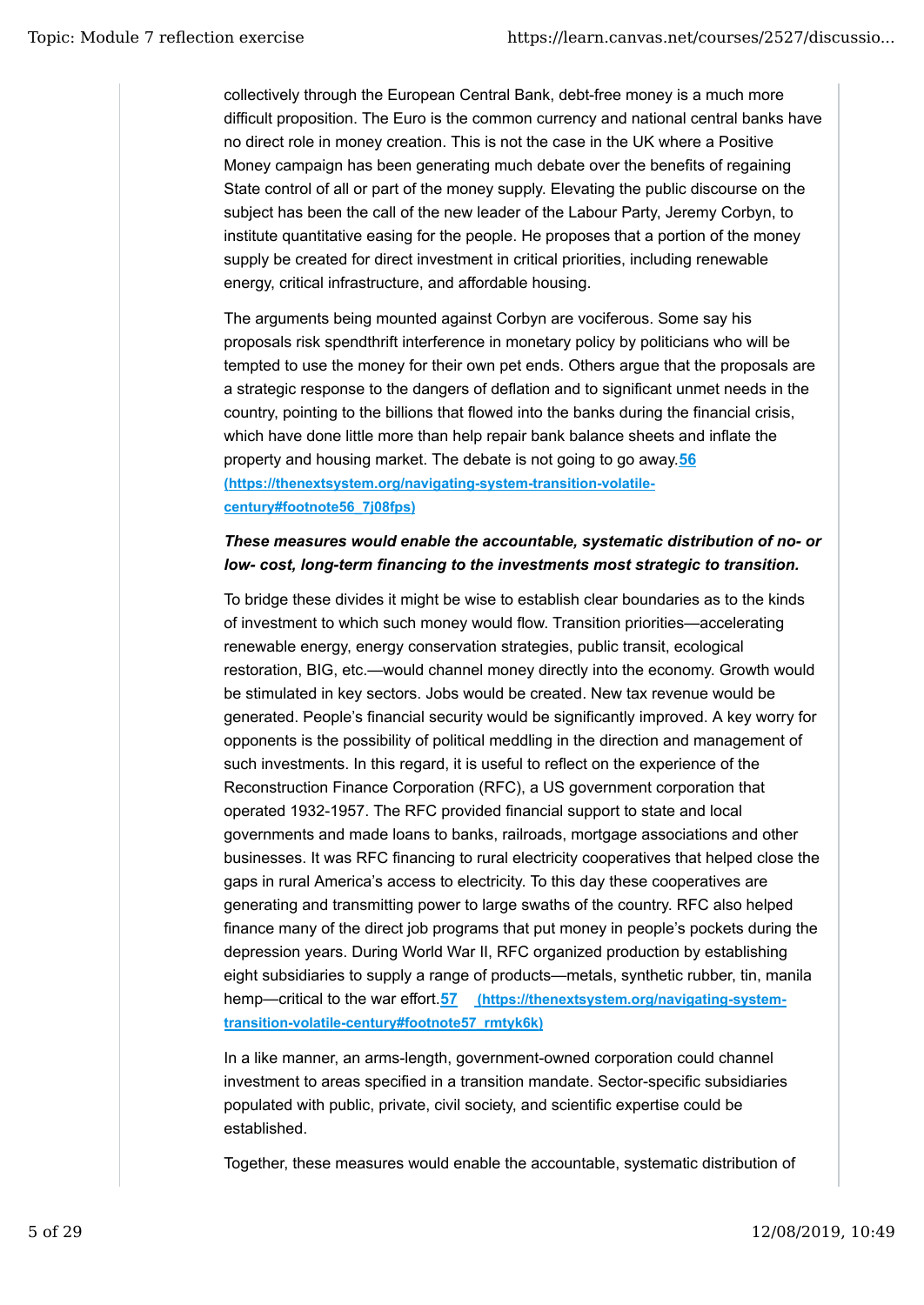

 $\Omega$ 

*<u>course</u>* 

**(https:) Murray Hidlebaugh (h�ps://learn.canvas.net/courses /2527/users/895967)** Jun 10, 2019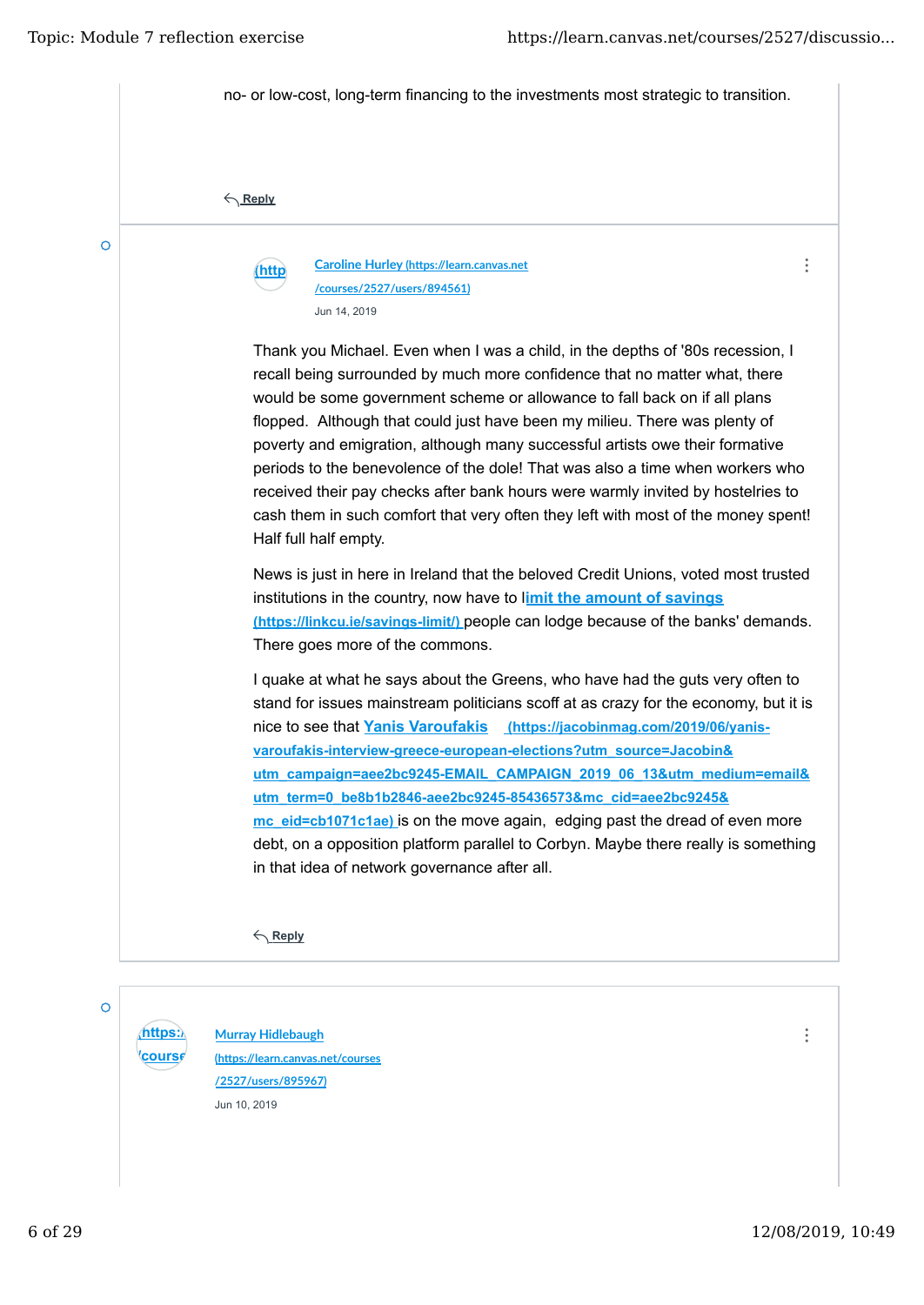

My reflection on the Green New Deal includes a brief history of the original New Deal in the USA. The 1929 stock market crash, leading to the "great depression", was created by a combination of greed and ignorance. Roosevelt, fearing mass uprisings among the displaced population, enacted a series of financial reforms and programs, between 1933 and 1936, which was called the **New Deal.** However, the free-market economy stayed intact, there was no nationalization of industry, the social safety net was very small, and Capitalism remained unchallenged. It was a band-aid that provided short-term relief and avoided mass uprisings. It failed to achieve its main goal: ending the Depression. In 1939, the unemployment rate was still 19 percent. It was the American entry into the WWII that ultimately cured the nation's economic woes.

In Canada, Prime Minister Bennett did not show the same level of leadership or ability to predict the level of anger among the public. The image is of the strikers from the relief camps in British Columbia riding the rails, June 1935, heading to Ottawa. Bennett announced *that "his Conservative administration would simply watch from the sidelines. No need to do anything."* By Calgary, the trek was becoming a crusade. What began as a strike against federal relief camps had been transformed into a popular movement against the federal government's handling of the Depression. Bennett stopped them in Regina on July 1<sup>st</sup> 1935, but only after a bloody riot. The government then decided to utilize the Bank of Canada resources to finance public works programs, to stimulate employment, and to develop safety social nets. However in Canada there also was no disruption of the capitalist system and private corporations made millions on social programs financed by the public sector. All the while they were bemoaning public debt and the abuse of the private banks by the public bank. Banking reform in 1991 gave back virtually total control to the large private banks.

I think the Green New Deal has the same fault lines. The financial crash in the USA in 2008 was fundamentally based on greed and ignorance. Quantitative easing, a euphemism for *stimulation of growth through debt-based consumption*, was introduced early. This was a strategic maneuver to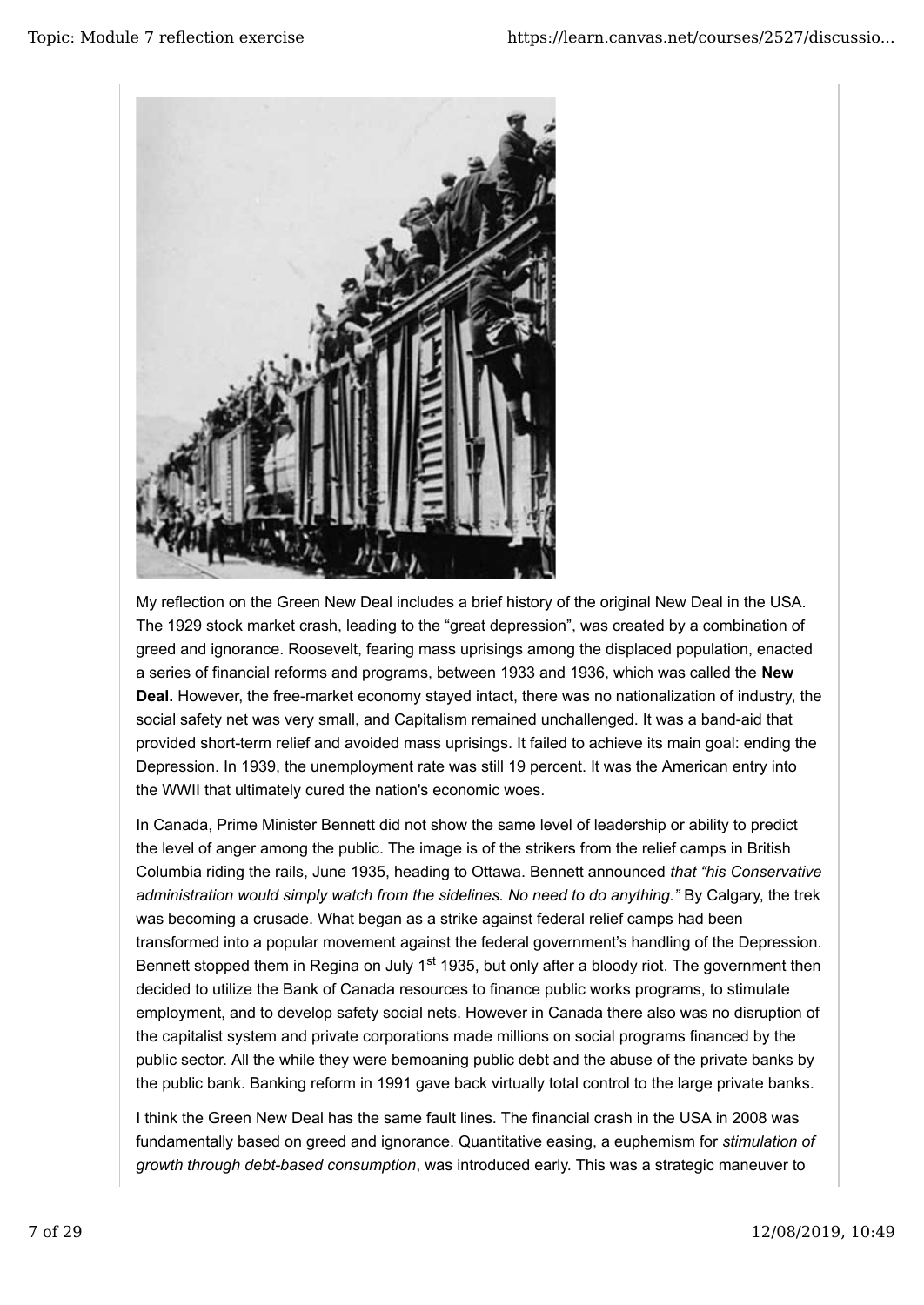try to avoid the problems experienced in the Great Depression. Progressive leaders in the United States developed the "Green New Deal". Its solution is based on growth (referenced 10 times in the document). It also references sustainability and economic stability over 50 times. There is nowhere in the GND that discusses total reduction in the Kwh of electricity used, just changing how it is produced. There is no discussion of environmental carrying capacity e.g. as discussed by William Catton, 1980, "Overshoot". Nor is there a discussion of the need to look at the environment carrying capacity in ecocentric terms rather than anthropocentric terms.

In Canada our government has also promoted a policy of debt-based growth. One response to environmental degradation has been to introduce the Green New Deal to create economic growth while fighting climate change. Again we have followed the Americans. During discussions here, there seems little interest in exploring absolute reduction in the consumption of resources, only looking at substitution. "Growth" seems to be taken as a given. "Sustainable" seems to mean that we will keep our place in the world order, for ever.

I suggest the Green New Deal involves proposals for only incremental change that will provide the illusion of action in the face of imminent danger. However, the stakes are higher this time. In 1940 there were about 2.5 billion people in the world and significant resources. In 2019 there are 7.5 billion people and rapidly diminishing resources. Climate change is a symptom of a failure to address linear growth that is forced on us by compound interest. We will either contract with dignity or there will be chaos. Resource substitution and reducing waste are not a viable option.

Darrin Qualman's 2019 book *"Civilization Critical- Energy, Food, Nature, and the Future"* provides important insight into what those seeking insight into why transformative change is needed to address the goals of restoring a healthy environment. It is an informative and easy to understand explanation of how fossil fuel energy has supported a linear development and exponential growth of our economic and social systems.

He shows how this is wreaking havoc on the circular flow required by our environment. He provides a compelling argument that relying on change to renewables and depending on technology and resilience to solve our environmental issues, including climate change and resource depletion, will not suffice. He states that we will need to transform our thinking and actions to embrace a circular flow of all resources, especially energy. He notes it can be done and offers some practical actions to take. He does caution that any expectation that technology and innovation will ensure we can continue along our linear growth and consumption trajectory, is doomed to failure.

**Reply**

 $\circ$ 

**(https://learn.canvas.net Michael Lewis (h�ps://learn.canvas.net /courses /courses/2527/users/263480)** Jun 10, 2019

Thank you, Murray. You raise several poignant points. I address via Jacobin magazine your point on nationalization of the fossil fuel sector, current an active consideration in the U.K Labour party. Take a look and see what you think of the strategy they are advancing for getting there. **https://jacobinmag.com/2018/03/nationalize-fossil-fuel-companies-climate-**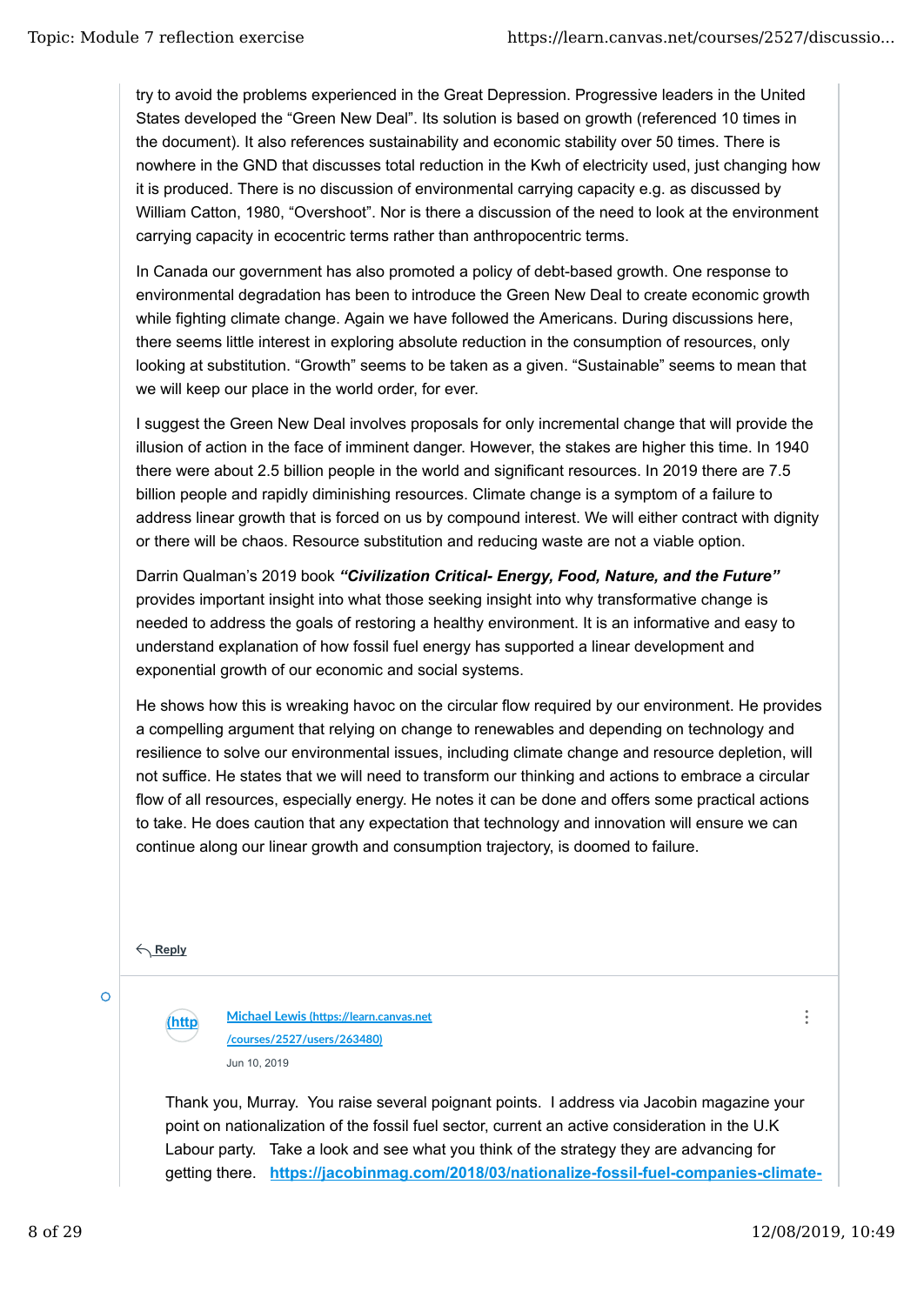

place similar to Norway. He was also privately supportive of a national energy plan. He came as close to having a "nationalized" oil industry as we have had. Klein dismantled it with direction from big oil. (Kevin Taft, "Deep State") It will be a huge challenge here to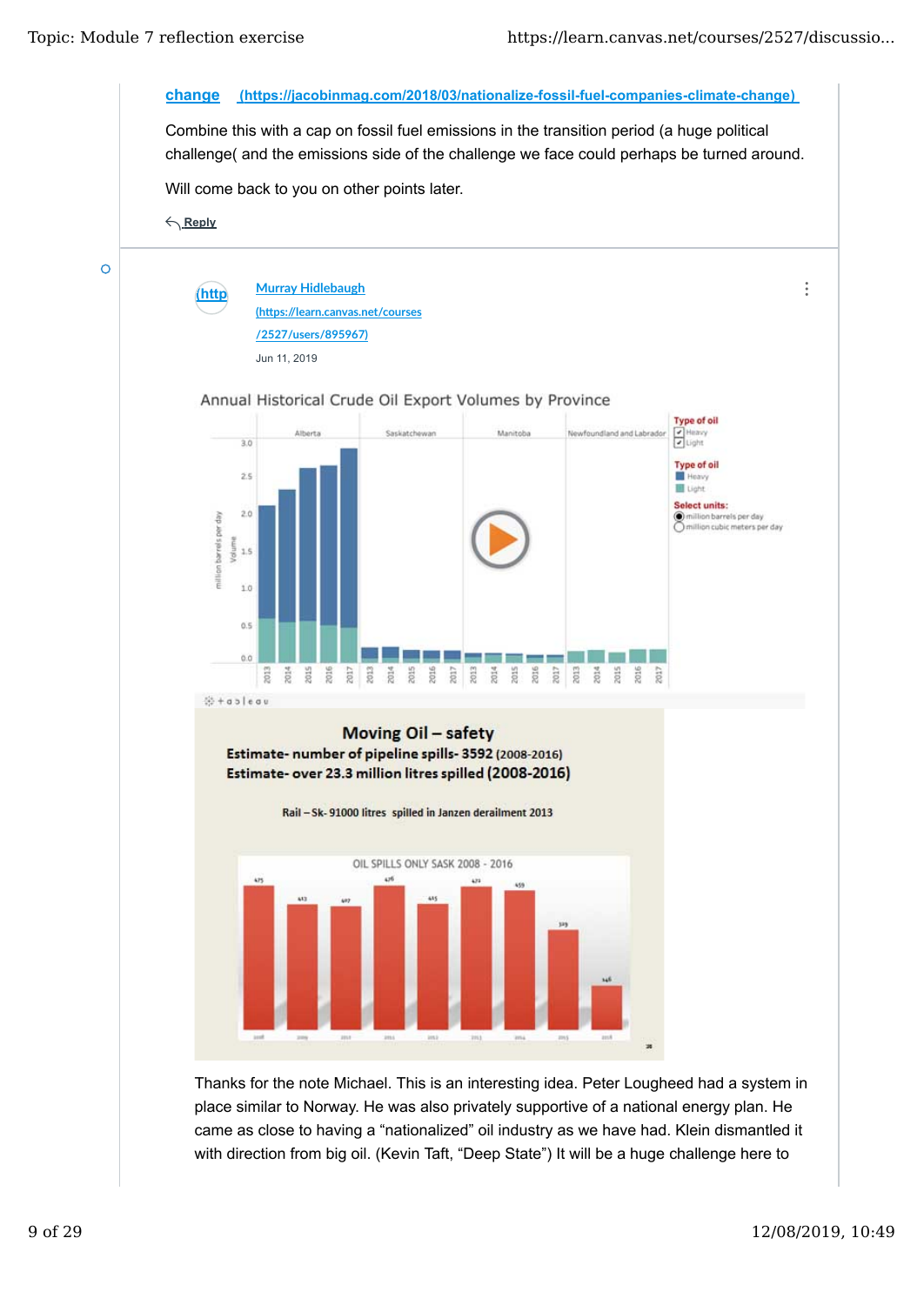nationalize oil, I think. And the current federal government's buying of the Kinder Morgan pipeline really doesn't bode well for any leadership from government on this file.

In Canada it might be easier to go the route of trying to create increased public pressure on government to start implementing policy requiring the oil companies to pay for all externalities including water use and water pollution, soil and air degradation, oil spills, and decommissioning all abandoned oil and gas wells. Also to eliminate all subsidies including royalty relief. And since bitumen mining is the greatest threat to climate change here and is the primary source for the oil industry in Canada it should be the first targeted along with lawsuits to decommission wells. The strategy would result in it being so unprofitable they would walk away. This is already happening in the uranium industry here. The clean-up cost will be enormous to the taxpayer but at least we won't be paying shareholders for what I think amounts to extortion.

I haven't checked the calculations in the article but assuming they are correct I am not sure that the assumption below is valid.

From article: *Economists largely agree that nationalization does not have a direct impact on the government's balance sheet due to the acquisition of public assets, a fact recently acknowledged by the Financial Times (https://www.ft.com/content/b18a28ca-3af3-11e7 ac89-b01cc67cfeec) in reference to Jeremy Corbyn's plan to nationalize the energy network.*

The government is not buying an asset as I see it. It is decommissioning an industry. That is a tangible cost to government. However, the benefits are intangible. Corbyn's plan is quite different. He is proposing to nationalize a working industry that generates direct revenue from the products it produces. I agree with that and think that should be part of community based, decentralized energy generation.

I have attached two graphs. One shows the rate of decline in production of conventional oil and increase in bitumen related to export. Addressing the need for oil in food production will be a challenge we need to address as well. Qualman's "circular flow" discussion is important here to educate the public that linear flow is a dead end.

The other chart shows the number of spills of oil in Saskatchewan from "safe" pipelines. The oil companies don't even need to report these anymore and are never charged for the total damage. I can't find any comprehensive public report on pipeline spills in Alberta.

**Reply**



**(https://learn.canvas.net Caroline Hurley (h�ps://learn.canvas.net /courses/2527/users/894561)** Jun 12, 2019

In a State of the World report from **Worldwatch, caution was urged as some nationalised corporations behave no better than privately-owned ones. (http://www.worldwatch.org/bookstore/state-of-the-world)**

A similar option, more plausible than it seems at first, is **buying off the fossil fuel**

 $\ddot{\cdot}$ 

 $\Omega$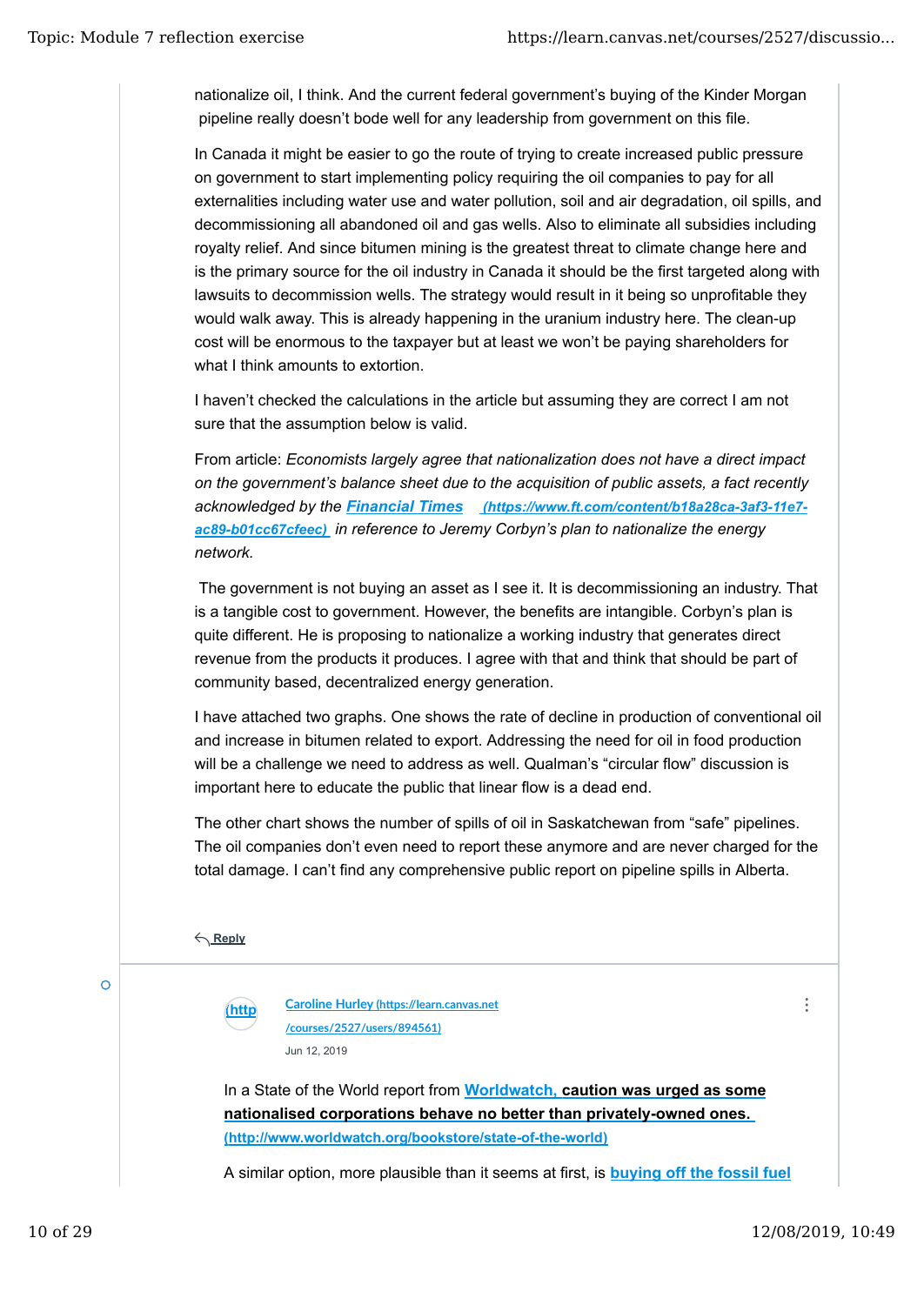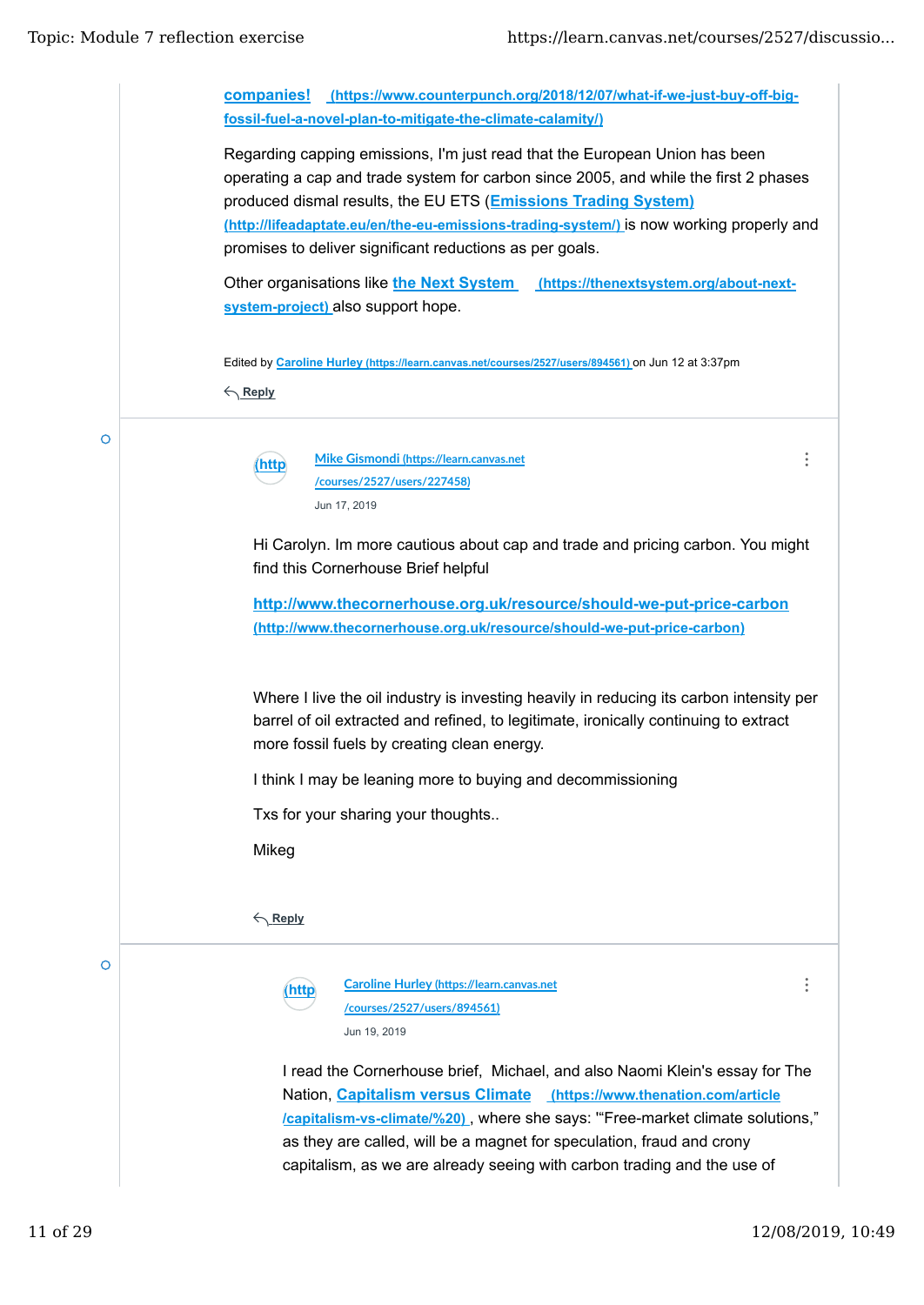forests as carbon offsets.' I see what you mean. They're always one step ahead, aren't they, with no notion of ever hiding their talents under a bushel? Edited by **Caroline Hurley (https://learn.canvas.net/courses/2527/users/894561)** on Jun 19 at 11:12am **Reply** Ō  $\vdots$ **(https://learn.canvas.net Michael Lewis (h�ps://learn.canvas.net /courses/2527/users/263480) /courses** Jun 12, 2019 Murray might you take a look at the excerpt I posted in relation to Caroline Hurley. I would be interested in how the comments posted stack up against your analysis in your excellent post. **Reply** Ō  $\ddot{\cdot}$ **(https://learn.canvas.net Murray Hidlebaugh (h�ps://learn.canvas.net/courses /courses /2527/users/895967)** Jun 15, 2019 *Hello Michael: I am in complete agreement with your discussion on the role the BOC. I was involved for many years with the COMER chapter in Saskatoon. We had several meetings with Mr. Bill Krehm trying to get the provincial NDP government in the 1990s to make this financing option available to local municipalities for approved public projects. According to Bill, the Romanow government was extended a line of credit from the BOC in 1991 to address its fiscal issues- potential bankruptcy. However, after 10 years of proposals to work with the BOC to make this option available to municipalities our group was finally told, in effect, "to go away because the finance minister was not going to lobby the BOC." So we decided to change our strategy and approached several credit unions. All indicated they had support programs of their own but were not prepared to provide locally supported investment loans to build community infrastructure. Further research led us to discussions through CCEDNET about JAK, ATB, community bonds, Bank of North Dakota and so forth. We think that a Saskatchewan Community Development Bank modeled along the lines of the ATB looks promising. It gives significant local control and is not too radical since it is in place in Alberta. The following excerpt from your note to Caroline, regarding public control of finance is in line with our thinking. These measures would enable the accountable, systematic distribution of no- or low- cost, long-term financing to the investments most strategic to transition. To bridge these divides it might be wise to establish clear boundaries as to the kinds of investment to which such money would flow. Transition priorities —accelerating renewable energy, energy conservation strategies, public transit,*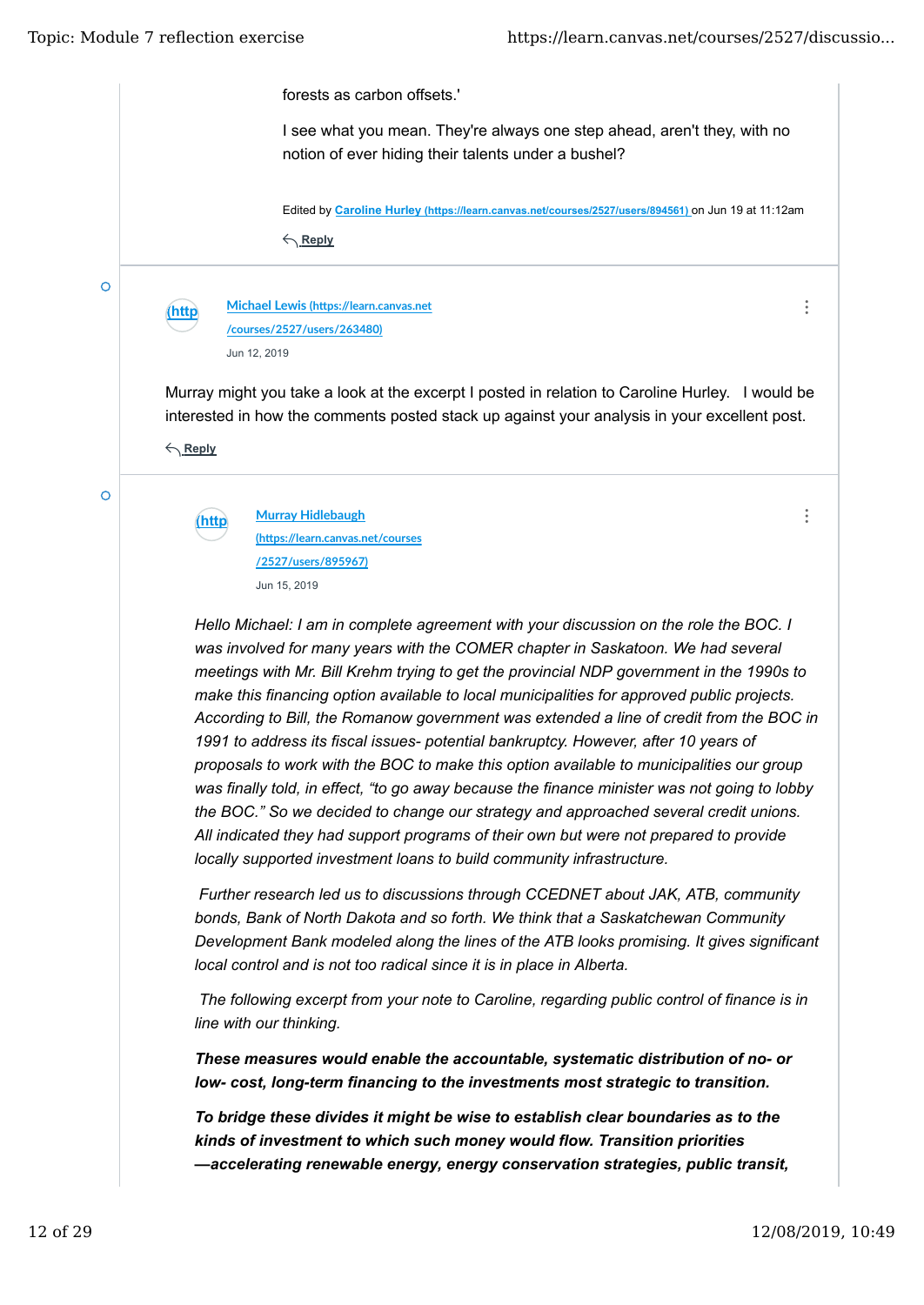## *ecological restoration…*

I had done a research paper on transition to local and presented it at a COMER meeting. Bill asked me to put together an executive summary. It was printed in COMER Vol. 17, #10, Oct. 2005 under the title Value of Urban Rural Partnerships. We had decided, as rural citizens with urban connections, we needed to bridge the urban- rural divide, where the political power was in urban and the problems were in rural. It also was an attempt to establish clear boundaries and show the linkages in shared costs and shared benefits on mutually agreed to public priorities. The term commons was not in use then.

We have continued to discuss how local people by taking control of local finance could actually have some control over their future. Everyone in rural is well aware there is no future in depending on private banking. We also decided that working to influence changing the BOC was taking too much of our energy. We really appreciate the work of Mr. Galati and the COMER members working on the legal case. However, we can't afford that, and we can't be sure our provincial government would even access it. A problem with the BOC legislation is that it only goes through the province and they have to ask. So we decided we needed to use our resources to work on a provincial strategy independent of the BOC.

We also decided we needed to have the provincial political capacity to make that happen. So we are working on building a political movement that will reconnect with rural and put in place provincial policies to enable local community economic development to occur, financed by local investment.

We are working with local community groups to establish what you have called "**transition priorities".** This discussion needs to be bottom-up and flexible to address regional priorities. There needs to be wide public support. (Public good) This process is intended to develop the space to have civil discussions on a financial model that will facilitate this while maintaining local control of both the flow of money and the priorities of development. As you can see this is a work in progress and all suggestions and ideas are most welcome and appreciated. Your information is very helpful as are observations and ideas from others.

**Reply**

Ō

**(https://learn.canvas.net Barbara Denbeigh Hollingworth /courses (h�ps://learn.canvas.net/courses /2527/users/901554)** Jul 10, 2019

"Climate change is a symptom of a failure to address linear growth that is forced on us by compound interest. We will either contract with dignity or there will be chaos."

Murray, once again you have hit the nail on the head. As a global community, we cannot sustain the linear growth paradigm. From the individuals in "developing" countries who want the abundance and luxuries that individuals in the "developed" countries enjoy to nations whose debt exceeds any possibility of repayment, there is absolutely no possibility of the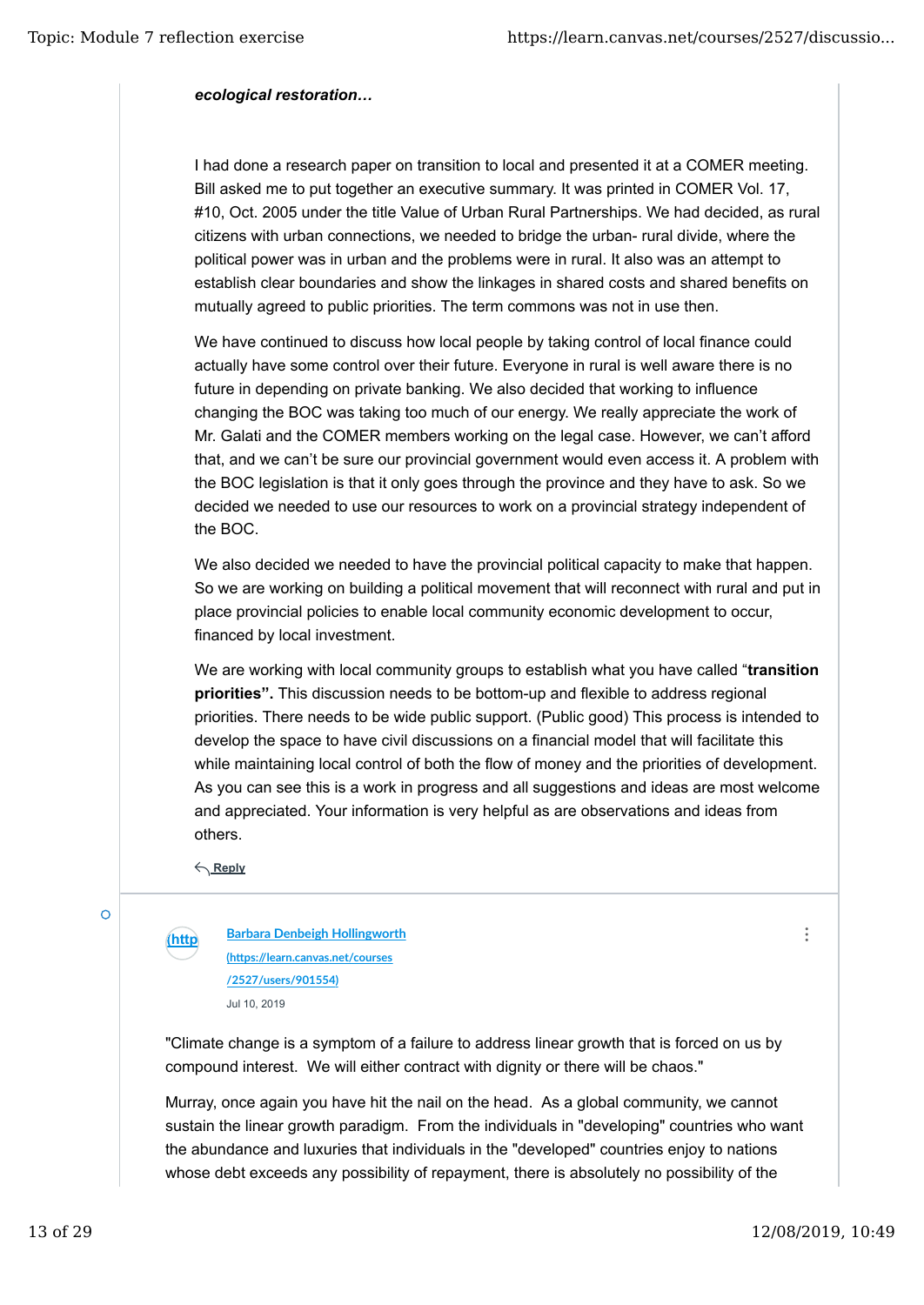continuance of "business as usual."

The world we live in is a different world than that faced in the 1930's when the original New Deal was effected. As you point out, the capitalist system was in effect and big business(men) made many millions on the public purse. I believe that any part of the Green New Deal that supports the idea that by creating opportunities for ordinary citizens we can continue along linear growth lines, only more of the commoners can profit is appealing, but doomed not to solve the crisis that humankind is facing at present, with 7.5 billion - and growing - people all wanting and in most cases needing more. The crisis cannot be solved by simply rearranging who gets more and who gets less. For example, the big oil and gas companies like Enbridge are now investing in green energy and technology, with an eye to the future, as it seems inevitable that we must drastically reduce the extraction and burning of fossil fuels. This is true, and there is no indication that they have any intention but to profit from the linear growth of the sustainable energy industry. As long as a neoliberal government continues to support a neoliberal economy and remains in the service of the corporate empires, we cannot avoid crisis. A Green New Deal that supports drastic changes in the distribution of wealth, and works for social welfare rather than corporate welfare through coops of all kinds is hopeful and must be supported. However, I agree with Murray and Darrin Qualman that our basic paradigm must change to one of "contraction" in order for our species to survive. Getting people to adopt life changes that can fit into the existing paradigm is relatively easy; convincing them to change their basic paradigm of existence is very difficult, especially those with the power (money) for whom the present linear system is working well, and, I can personally attest, have no intention of supporting an egalitarian system and will fight with all the power they have to resist change. This is not to say that change will not occur, but it may come as a result of mother nature herself making the final decision.

**Reply**

 $\Omega$ 

#### **(https://learn.canvas.net Guy Dauncey (h�ps://learn.canvas.net** *<u>course</u>* **/courses/2527/users/546983)** Jun 11, 2019

 $\ddot{\cdot}$ 

Leaving aside the possibility of politically-hostile legal challenges to the various new financing options......

In my mind, I have designed a concept called Cooperative Public Renewal (CPR), which could be offered to any struggling community as the polar opposite of the IMF's structural adjustment. CPR as I'm imagining it is a package, which would require buy-in by the municipality, the business community, leading non-profits for social justice and environmental sustainability, and local universities and colleges.

The package would include:

- Training and start-up funds to establish a local currency based on WIR/Sardex
- Training and start-up funds to establish a **Community Shares (https://communityshares.org.uk/directory%20)** system
- Training and start-up funds to establish a Community bank or a Community Development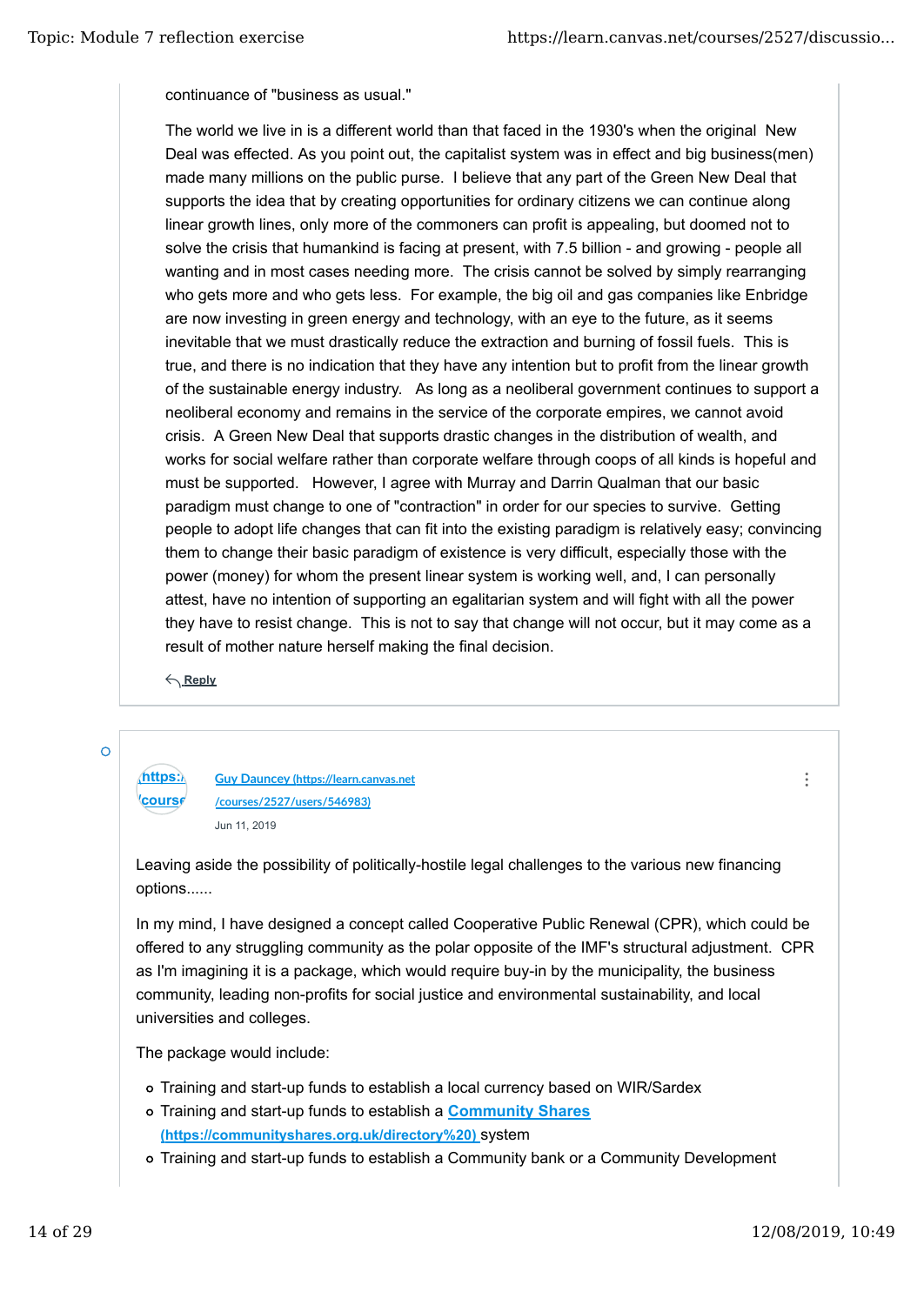Financial Institution, or to convert an existing credit union to this purpose, with a prerequirement of a democratic reform to engage members, to avoid what's happened to most credit unions in Canada (with the notable exception of Vancity). The Community Bank could create money just as private banks do, but its money-creation would be guided by locallydetermined purpose, using a democratic governance process.

- Training and start-up funds to kick-start a local entrepreneurial culture, providing self-help groups for would be business, social enterprise and cooperative business initiators.
- Training and start-up funds to work with anchor institutions to channel their purchasing dollars into local businesses and cooperatives, following the Cleveland/Preston model
- Training and start-up funds to develop a cooperative networked core for key sectors of the local economy, such as the Food Economy, as EcoTrust is doing in Portland at **The REDD (https://thetyee.ca/News/2019/02/22/Local-Food-Portland-Redd-Salmon-Nation/%20)**
- Training and start-up funds to form a grassroots Community Economic Development function (not just a government-funded office that shares information on grants etc)
- Training and start-up funds to start a local program similar to **Participatory City (http://www.participatorycity.org)** in Dagenham and Barking , London, which is working to engage 25,000 residents in networks of friendship, and thereby to grow 250 new projects and 100 new businesses, with the goal of creating connectedness sufficient to kick their community into a higher gear.
- Training and start-up funds to enable local colleges to include modules on community-based economic development both as stand-alone courses and as mandatory components of their standard neoclassical economics courses
- Training and start-up funds to enable local colleges to respond to ideas coming out of all this that call for training and retraining - in building retrofits or solar installations, for instance
- Training and start-up funds to form a single coordinating network for all the core capacitybuilding pieces of the new economy, similar to **Chantier (https://chantier.qc.ca/?lang=en)** in Quebec

What else might anyone add to such a program of CPR?

**Reply**

**/courses**

 $\circ$ 

Ō

**(https://learn.canvas.net Caroline Hurley (h�ps://learn.canvas.net /courses /courses/2527/users/894561)** Jun 12, 2019 **Reply** CPR is fantastic. **(https://learn.canvas.net Michael Lewis (h�ps://learn.canvas.net**

**/courses/2527/users/263480)**

Jun 12, 2019

 $\ddot{\cdot}$ 

 $\ddot{\cdot}$ 

Guy you are pointing to a menu of key investments relevant to building the local and regional intermediary infrastructure . This is so critical to democratizing the economy in a way that is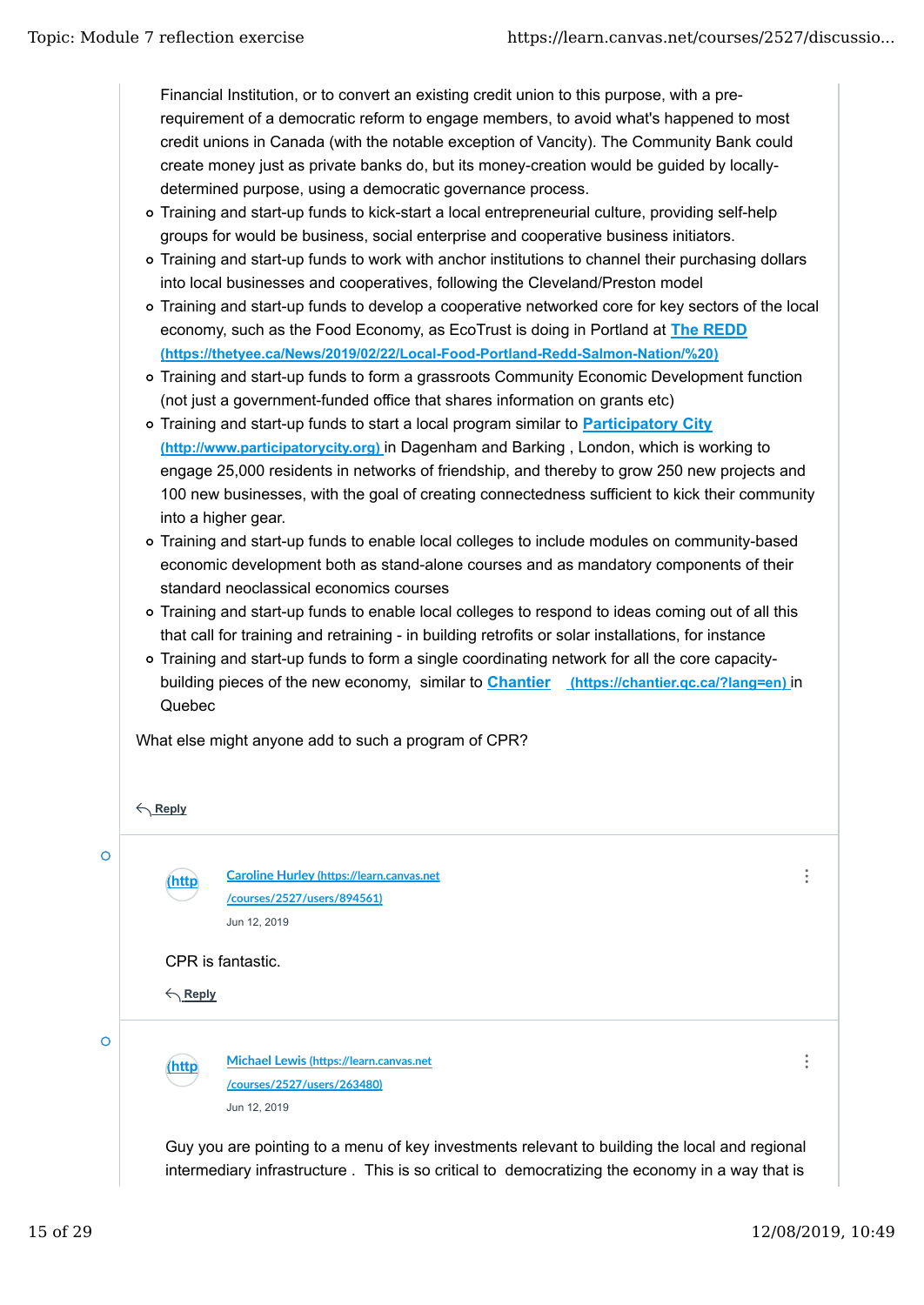relevant to the multiple transition challenges we face.

Edited by **Michael Lewis (https://learn.canvas.net/courses/2527/users/263480)** on Jun 12 at 9:32pm Having said this. almost all of the pieces you assemble require State support, other than the adaptation of Sardex/WIR. The question then becomes is this taxpayer based funding or, as I imply in my earlier response to Caroline, should it be included within the scope of a Green New Deal, or both. It is clear the discussion in the U.S. has not reached this level of design but as you know, and I know, this kind of intermediary infrastructure is of strategic importance and it takes a lot of time. As the crisis deepens drawing the necessary resources from the taxpayer is going to become very difficult, thus the emphasis in the module on reclaiming sovereignty over the money supply, on the one hand, and on the other the adaptive/survival strategies represented by WIR and SARDEX. Are they not both important?

**Reply**

 $\overline{\Omega}$ 

**(https://learn.canvas.net Guy Dauncey (h�ps://learn.canvas.net /courses /courses/2527/users/546983)** Jun 13, 2019

I see financial resources for the Green New Deal or whatever coming from four sources:

- (a) Public banks, through social purpose money creation
- (b) Central Banks, through social purpose money creation
- (c) Progressive taxation
- (d) Community investments

In Canada, the UK and the EU, as I understand it the central banks could decide to create the money needed to tackle the crisis; all that's needed as a prompt is for their governments to say so, and to give the central banks a Triple Mandate: stable prices, full employment, and tackle emergencies. In America, I think I understand from Ellen Brown that legislation was passed in the 1930s prohibiting the Fed from doing this kind of thing, so their options are reduced, unless the Democrats take that legislation head-on, and change it. A GND package could therefore include a CPR package, and let the whole thing begin.

**Reply**



**(https://learn.canvas.net Benjamin Turner (h�ps://learn.canvas.net /courses/2527/users/897723)** Jun 13, 2019

 $\ddot{\ddot{\cdot}}$ 

 $\vdots$ 

Well said, Guy. I agree with your understanding. Where I get lost is how the private banks were able to successfully lobby the government in the 70s to leave this system. How could it be seen as beneficial to line the pockets of the private bankers when the track record of the Bank of Canada had been so successful funding government

 $\overline{O}$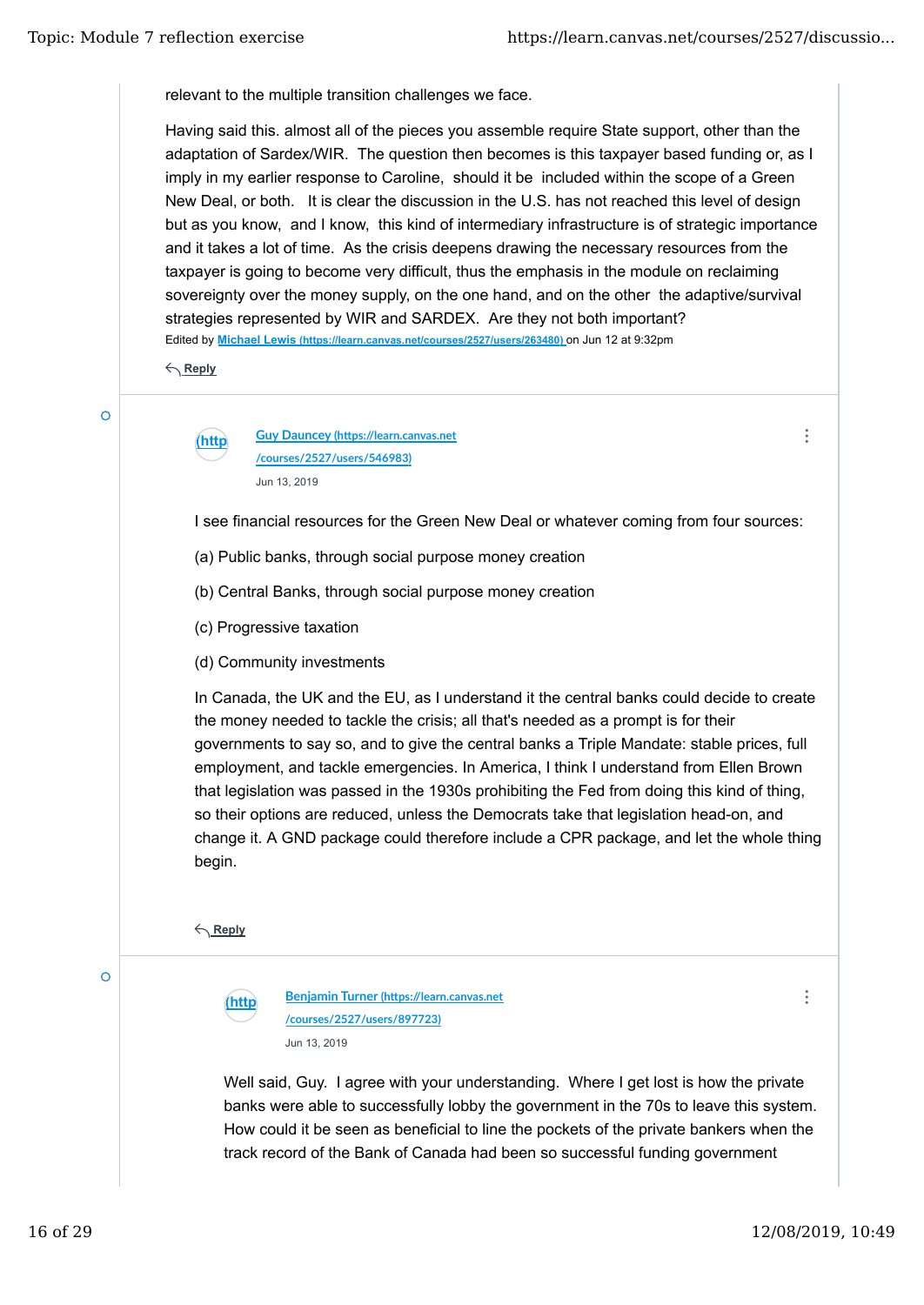$\Omega$ 

 $\overline{O}$ 

 $\vdots$ 

 $\ddot{\cdot}$ 

projects with low to zero interest.

In regards to all of the New Green Deal projects, there is no reason they couldn't be funded through nationalized banks - as long as legislation was changed to do this. Furthermore, if fossil fuel subsidies were removed there would be billions of dollars freed up to fund renewable energy initiatives and other New Green Deal projects.

**Reply**

| (http) | <b>Guy Dauncey (https://learn.canvas.net</b> |  |  |
|--------|----------------------------------------------|--|--|
|        | /courses/2527/users/546983)                  |  |  |
|        | Jun 15, 2019                                 |  |  |

My understanding is that it was the BIS, under the influence of Hayek and Friedman, which worked on nations to change from central bank zero interest financing to private sector bond financing. If that's so, then we can reverse the process, by coming up with a persuasive new economics that rebuts Hayek and Friedman.

**Reply**

**(https://learn.canvas.net Pat Conaty (h�ps://learn.canvas.net /courses /courses/2527/users/379202)** Jun 26, 2019

#### Hi Guy

Yes it is the Modern Monetary Theory that insists that all money is debt and needs to be debt rather than alternatively going back to the Greenback fiat (based on Treasury notes not Federal Reserve notes), Gesell or the pre-capitalist tally stick sovereign money systems that operated in the UK for hundreds of years until the 1830s but also in other countries of Europe from the late Middle Ages..

Joseph Hubers' arguments for Sovereign Money takes issue debunks with the MMT school that in the USA seems to dominate emerging Green New Deal arguments.

Mary Mellor's eco-feminist piece in the NLR Green New Deal debate has just come out. Only a dozen pages and very succinctly argued. Find this attached.

#### Pat

**Mary Mellor, An Eco Feminist Proposal, NLR 116 117, March June 2019.pdf (https://learn.canvas.net/files /898150/download?download\_frd=1&verifier=nLdwTl0LGLOJWBvdTXanHbQJLdNAkveJ2dGJNzVS)**

**Reply**

**(https://learn.canvas.net Pat Conaty (h�ps://learn.canvas.net /courses /courses/2527/users/379202)** Jun 26, 2019

 $\vdots$ 

Ō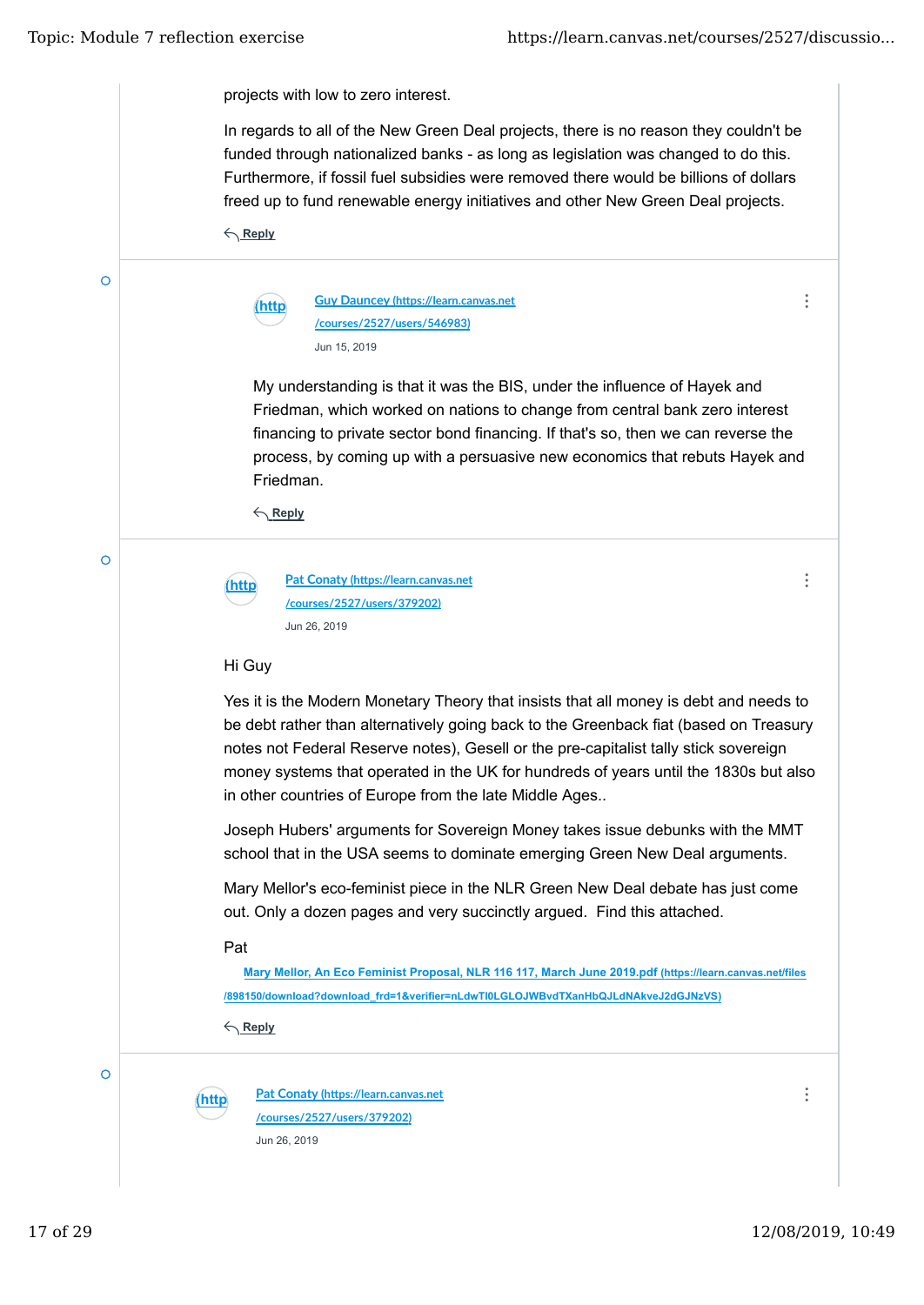### Hi Murray, Caroline, Guy and Mike

A great discussion and exchange. Your historical analysis Murray about Canada during the 1930s and more recently is really helpful and fills in so much important detail. I am learning so much. Thanks very much indeed.

Of course in the USA but also elsewhere, 'social credit' as the early Guild socialists proposed in the 1920s as Economic Democracy and as Gesell intended demurrage to be issued for not just a small town but for the whole new republic of Bavaria from 1919, has been widely overlooked.

The early interest of Corbyn in People's QE when he was first elected party leader is a trail that has gone cold. Dismissed by May as the 'magic money tree.' Ellen Brown has been rebutting this and also Mary Mellor's work on Democratic Money and Participatory Budgeting. Her work is a vital attempt to revive this more root and branch thinking about monetary reform from first principles.

Your Co-operative Public Renewal list is superb Guy. Thanks so much. Working with Ellen Brown here in Wales over the past two years we established a Peoples Banks for Wales Action Group.

We originally focused on setting up a public bank for Wales along the likes of BND. This ran into a few problem and the project has since changed direction to establish a regional Co-op bank for Wales. We have had some good public meetings and support has been growing. From the public meetings, we won the support for the project from the new First Minister for Wales who was elected in late 2019. So we now have Welsh government support for work on the project to establish the bank over the next two years. Other parties beyond Labour are supportive. We have involved the credit union and community development finance organisation from the outset in the action group.

We are now working on how to bring all the pieces together and the Community Banking Partnership approach is very helpful. This approach has worked for uniting community finance organisations and social banks like Triodos and Ecology Building Society to cofinance Community Land Trusts. So extending this to a wider range of co-operative economy sectors is feasible.

John McDonnell's has just given a speech (here below) about a Green New Deal and Labour's plan for a credible plan to the Climate Emergency a growing number of local authorities and public bodies in the UK are signing up to. I take your caveats seriously Murray about New Deals but all this is open at least for real discussion about what can work the best for people and planet and how to gain some traction.

**https://labourlist.org/2019/06/full-speech-mcdonnell-launches-inquiry-into-shadowbanking/ (https://labourlist.org/2019/06/full-speech-mcdonnell-launches-inquiry-intoshadow-banking/)**

Pat

**Reply**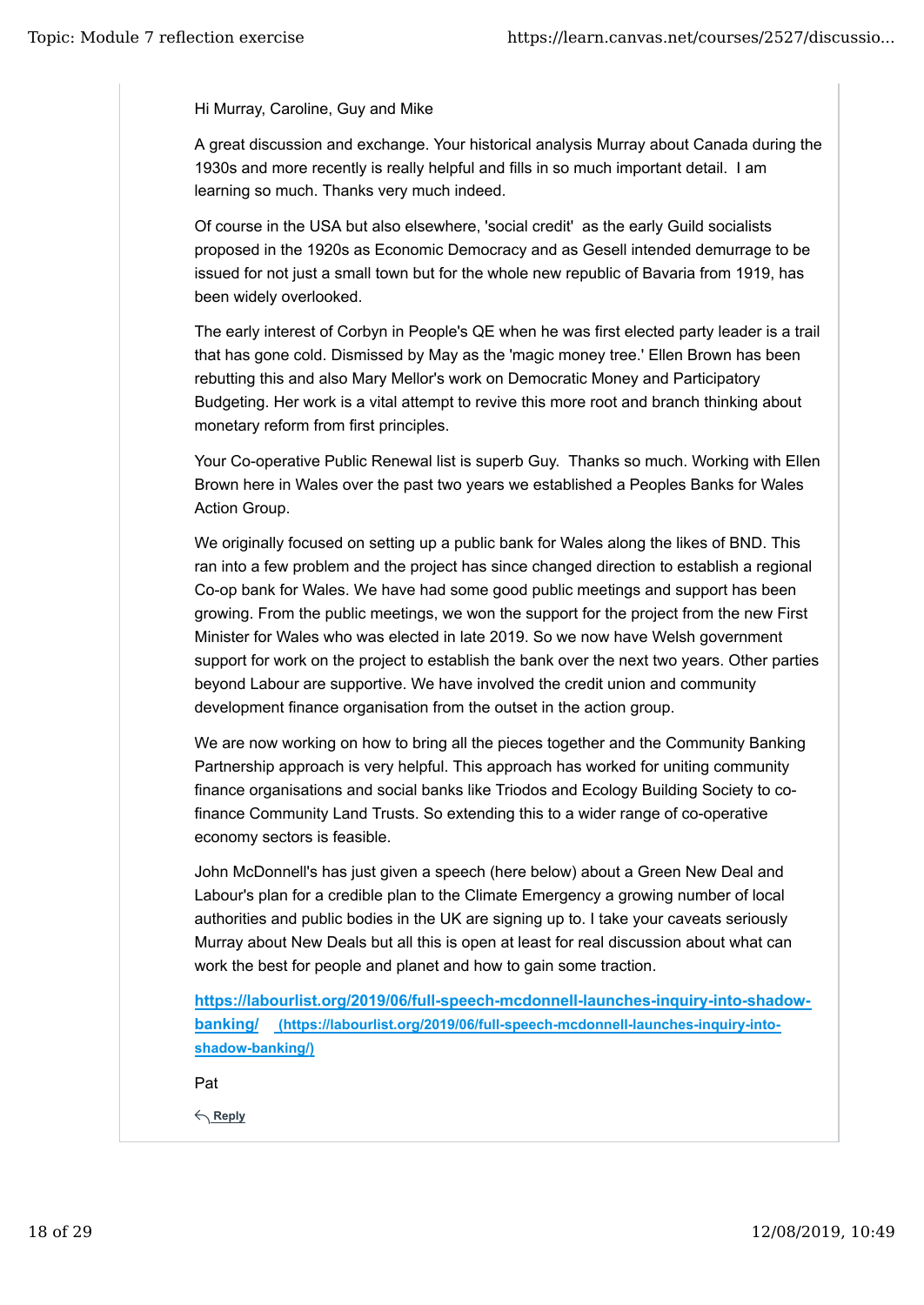**/course** 

 $\ddot{\cdot}$ 

 $\overline{O}$ 

**(https://learn.canvas.net Guy Dauncey (h�ps://learn.canvas.net /courses/2527/users/546983)** Jun 13, 2019

## **Some further thoughts, inspired by Positive Money's video about the £375 billion in QE**:

When the 2008 financial crash happened due unregulated excesses of capitalist greed, in the UK the Bank of England came to the rescue, printing £375 billion as QE and distributing it into the economy. But how? There are many ways in which such money could have been distributed. The Bank of England is not governed democratically, however, so there was no public debate over how or why they do things.

The £375 billion they created could have been distributed in a variety of ways. Which do you think they chose?

- 1. They could have distributed it to every woman, man and child in the form of **Helicopter Money**, amounting to £6,000 per person or £18,000 for a family of three.
- 2. The government could have created **Affordable Housing Bonds**, given the bonds to approved housing agencies, and asked the Bank of England to buy the bonds off the agencies, giving them the funds to build affordable housing. If each new home received £100,000 in seed money, allowing it to attract private investment, the Bank's money could have built 3.75 million affordable homes.
- 3. The government could have created **Household Debt Bonds**, given the bonds to approved debt agencies with various strings attached, and asked the Bank of England to buy the bonds off the agencies, giving them enough money to retire most of Britain's household debt (£428 billion in 2019, £15,400 per household excluding mortgages).**[1]**
- 4. The government could have created Climate and Ecological Crisis Solutions Bonds, given the bonds to approved agencies, and asked the Bank of England to buy the bonds off the agencies, giving them £375 billion to spend on climate and ecological crisis solutions. With leverage from the banks, this could have increased to £1.5 trillion.
- 5. The government could have created Health Care Bonds, given the bonds to the National Health Service, and asked the Bank of England to buy the bonds off the NHS, giving it £375 billion to invest in improved health and social care, including writing off its £4.3 billion accumulated deficit**[2]** and increased its annual operating budget of £130 billion by 10% a year for 30 years.
- 6. The government could have created **Poverty Bonds**, given the bonds to the Treasury, and asked the Bank of England to buy the bonds off the Treasury, giving it the income needed to increase welfare payments, increase minimum public sector wages to a Livable Wage of £9/10 an hour, offer a tax incentive to every Livable Wage employer and raise the taxable income threshold, lifting X million households out of poverty.
- 7. The government could have created Green Infrastructure Bonds, given the bonds to the Treasury, and asked the Bank of England to buy the bonds off the Treasury, giving it the income needed to finance infrastructure investments in roads, sewers, water, and so on.
- 8. The government could have created **Community Wealth Bonds**, given the bonds to approved community agencies, and asked the Bank of England to buy the bonds off the agencies, giving them the income to invest in increasing community wealth, from a variety of cooperative economic development initiatives to parks, public transport and affordable childcare.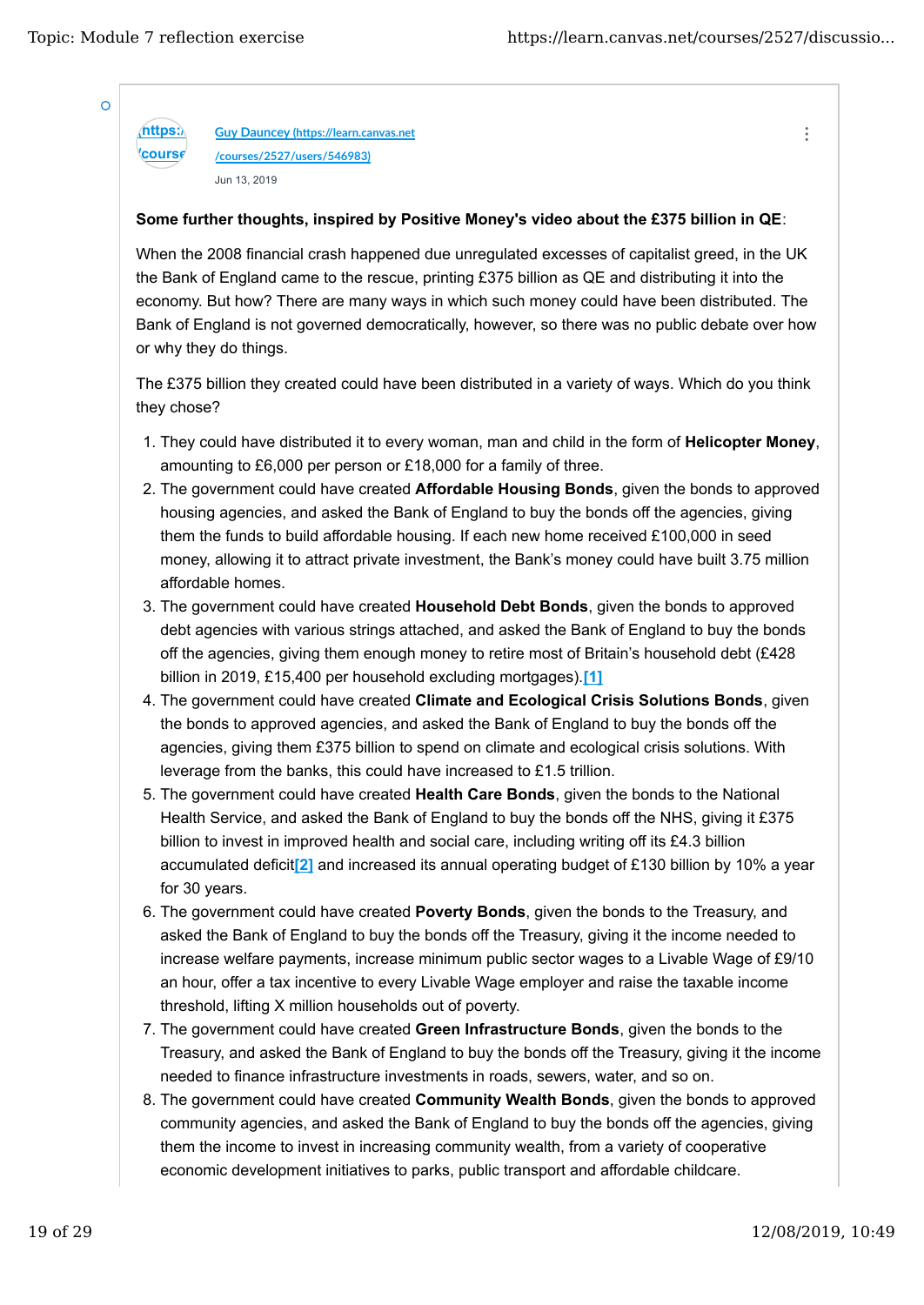- 9. The government could have created Youth Bonds, given the bonds to the Treasury, and asked the Bank of England to buy the bonds off the Treasury, giving it the income to create an investment account worth £34,000 for each of Britain's 11 million children aged under 15, to be invested in stocks and bonds home purchase, education, or business start-up, with limits on withdrawal.**[3]**
- 10. The government could have created **Community Bank Bonds**, given the bonds to each of Britain's planned 18 regional community banks, and asked the Bank of England to buy the bonds off the banks, giving each bank £18 billion in seed capital to begin investing in local development projects.**[4]**
- 11. The government could have created **Common Good Bonds**, given the bonds to a portfolio of agencies engaged in all of the above public services, and asked the Bank of England to buy the bonds off the agencies, giving them the funds needed to pursue their chosen work in service of the common good.
- 12. The government could have created **Plutocratic Bonds**, given the bonds to the banks in exchange for toxic investments, and allowed the banks (based on their fractional reserves) to lend ten times that much money to wealthy people, enabling them to speculate in the housing market and to buy stocks and bonds.

**[1]** UK Household debt: **https://www.tuc.org.uk/news/unsecured-debt-hits-new-peak-£15400 household-–-new-tuc-analysis (https://www.tuc.org.uk/news/unsecured-debt-hits-new-peak-%C2 %A315400-household-%E2%80%93-new-tuc-analysis)**

**[2]** NHS deficit: **https://www.theguardian.com/society/2018/sep/11/nhs-suffering-worst-everstaff-cash-crisis-figures-show (https://www.theguardian.com/society/2018/sep/11/nhs-sufferingworst-ever-staff-cash-crisis-figures-show)**

**[3]** Youth census data: **https://en.wikipedia.org/wiki/Demography\_of\_the\_United\_Kingdom (https://en.wikipedia.org/wiki/Demography\_of\_the\_United\_Kingdom)**

Edited by **Guy Dauncey (https://learn.canvas.net/courses/2527/users/546983)** on Jun 13 at 7:30pm **[4]** Community banks: **https://www.csba.co.uk/regions/ (https://www.csba.co.uk/regions/)**

**Reply**

**(https://learn.canvas.net Michael Lewis (h�ps://learn.canvas.net /courses /courses/2527/users/263480)** Jun 15, 2019

Thank you Guy for your very creative and practical list of alternatives. I particularly like the nomenclature you chose for #12 on your list - Plutocratic Bonds. It very effectively communicates the general framework for government policy in response to the 2008 financial crisis, particularly in Britain and in America. It also describes most international transactions made by the IMF and, as we found out in the Greek crisis, by the policies of the European Central Bank, where they deliberately expanded poverty and hardship in Greece to ensure European bond holders were protected, even though the value they bought the debt for had already been paid back. The system is a consummate example of accumulation by dispossession.

One thing emerged for me on reviewing your list is its breadth. I wonder if it is too broad.?

Ō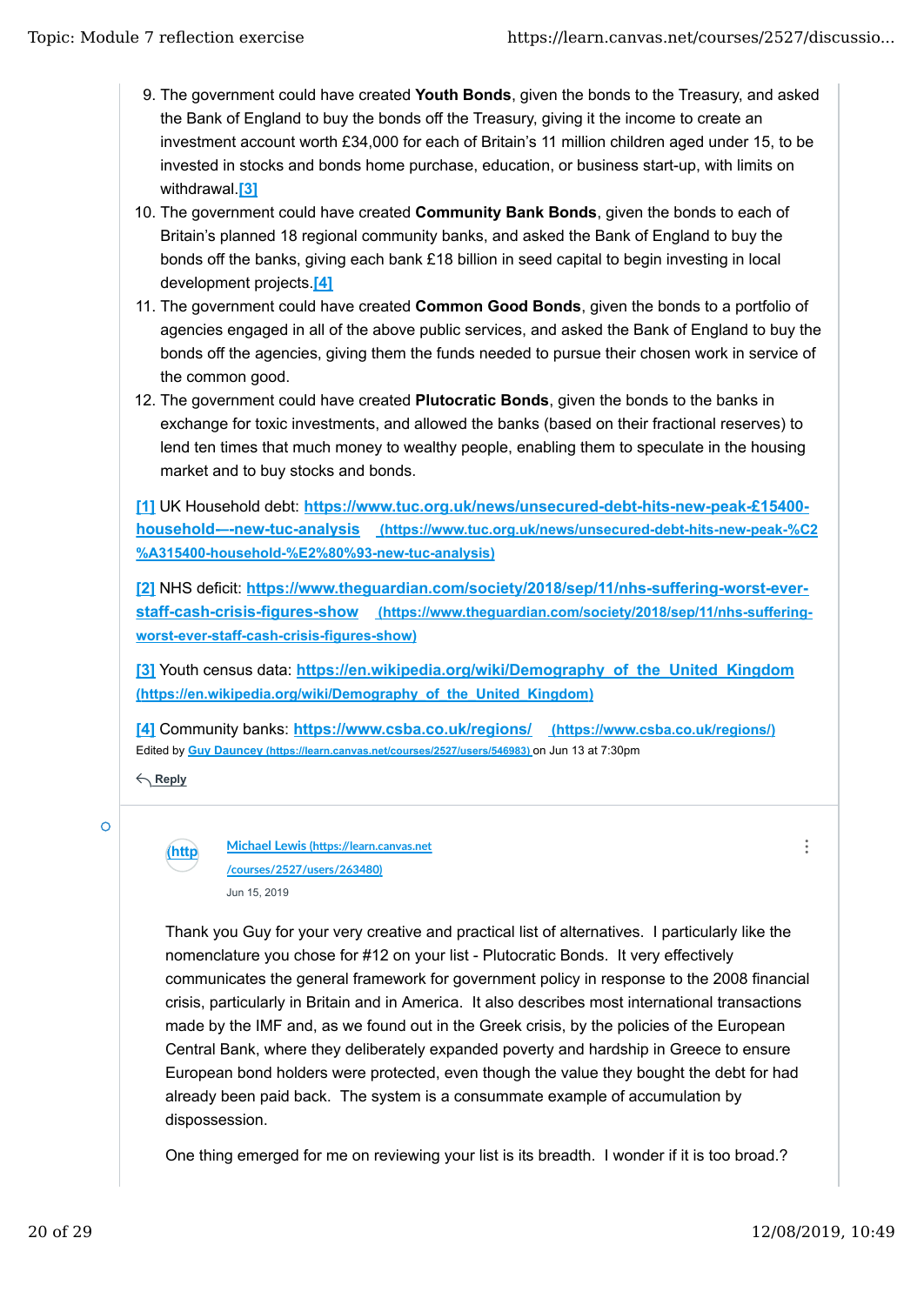Given the nature of the existential crisis we are in what I am struggling with is how to focus our attention on what the critical priorities are. Determining these priorities and mobilizing the resources towards them is, of course, the strategic challenge, one that requires coalitions that can politically organize around coherent, joined up solutions that fit the priorities.

The Climate Emergency, it seems to me has become the central issue around which we must focus our intention. Translating intention into action has many parts but politically pressing for effective joined up solutions that reduce emissions and drawdown carbon from the atmosphere are key. My guess is many of the foci in our list could be joined up to this central agenda. It might also bring more coherence into the work of social movements and the allies in various systems.

How to do this? My thinking has been shaped quite a lot by the solutions outlined in 'Drawdown' by Paul Hawken (editor). I believe current formulations of the Green New Deal could be significantly strengthened by systematically building a plan to guide GND investment around the 80 solutions Hawken's team has so thoroughly set out. If this was the core frame for a strategy, dozens of related investments in training, just transition, community resilience, infrastructure, community, regional and sector intermediaries and poverty reduction could be joined up into an integrated, multi-level effort that could create a synergistic, virtual cycle. Would be interested in your and other comment on this notion.

**Reply**

#### Ō

**(https://learn.canvas.net Karl Horak (h�ps://learn.canvas.net /courses/2527/users/903858)** Jun 15, 2019

I'm playing catch-up this weekend after a week of travel for my brother-in-law's memorial service. While thinking about the reflection exercise and aimlessly wandering the tangle of Facebook posts, I came across this -- **https://ssir.org/articles/entry/creating\_new\_pathways\_to\_capital (https://ssir.org/articles/entry/creating\_new\_pathways\_to\_capital)** . I had not heard that New Mexico had an alternative financial system for under-served communities, but am happy to see that we're not totally trapped in traditional debt-based lending cycles. I was particularly pleased to see that this effort is spearheaded by a former New Mexico Cabinet secretary of Indian affairs and lieutenant governor of Santa Clara Pueblo.

**Reply**

*<u>course</u>* 

 $\overline{O}$ 

**(https://learn.canvas.net Michael Lewis (h�ps://learn.canvas.net /courses /courses/2527/users/263480)** Jun 15, 2019

 $\ddot{\cdot}$ 

 $\ddot{\cdot}$ 

Karl, glad to have you back. This article you shared is a modest approach to improving the access to credit, useful but small. It prompted me to think you might have and interest in a larger scale model in Maine. There was a brief introduction in module 7 to Coastal Enterprises. However, this case study, though dated, reflects the reach and scale of this kind of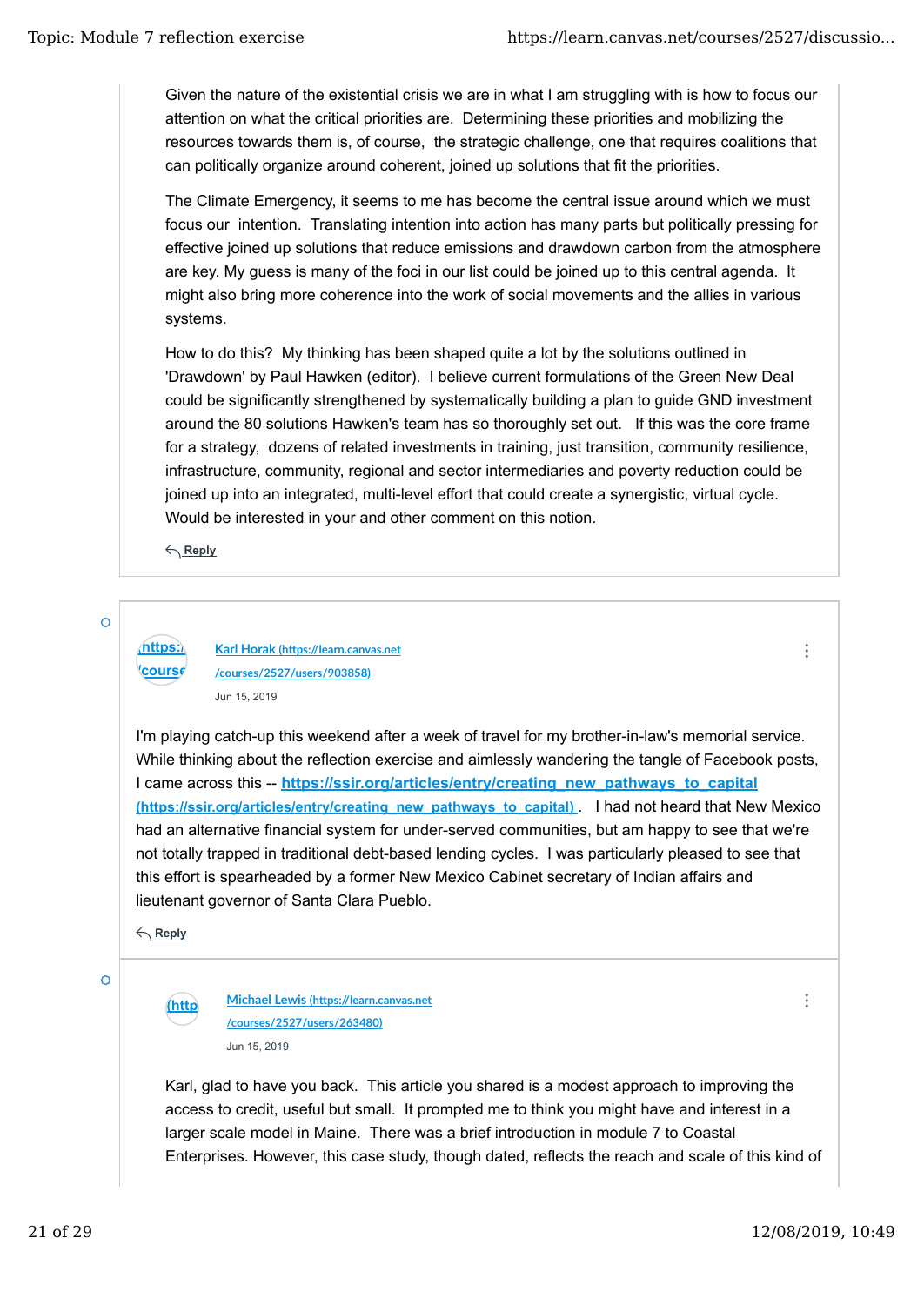Community Development Organization and the impacts it can generate. It also shows it as a source of innovation, designing and applying an integrated integrated approach to environmental, poverty reduction and community development decision making **https://community-wealth.org/sites/clone.community-wealth.org/files/downloads/articledickstein-et-al.pdf (https://community-wealth.org/sites/clone.community-wealth.org/files /downloads/article-dickstein-et-al.pdf)** . If you have not heard of or sought out materials relevant to your interest in access to finance you might find some useful material from the Democracy Collaborative. This link will take you to New Mexico references. **https://community-wealth.org/searchex/New%20Mexico%20Community%20Development (https://community-wealth.org /search-ex/New%20Mexico%20Community%20Development)**

**Reply**

Ō

*<u>course</u>* 

**(https://learn.canvas.net Sandra Wheeler (h�ps://learn.canvas.net /courses/2527/users/903359)** Jun 16, 2019

The San Juan Generating Station (SJGS) here in San Juan County, NM is now scheduled to close in 2022 along with the coal mine that fuels it. Sing Hosannah! Even though NM's largest utility plans a gas generator at the same location, and the city of Farmington has found a sketchy hedge fund with no experience in energy production that is interested in buying SJGS, I will use the coal plant closure as a thought experiment for providing a just transition.

Tax and Jobs Analysis of San Juan Generating Station Closure says, "significant overlap in the skill sets and salaries of various positions in the coal and PV industries" makes retraining fairly fast and efficient. The mayor of Farmington, the largest city in the county, has requested San Juan College reinstate its solar installation program. In the House Resolution on the Green New Deal, #3 is "meeting 100% of the power demand in the U.S. through clean, renewable, and zero-emission energy sources...." and rooftop solar is #10 in Drawdown. Since the county may not be able to employ enough solar installers to cover all the 450 soon to be unemployed, other green jobs could be retrofitting existing buildings to be more energy efficient. #5 in the HR on the GND is "upgrading all existing buildings in the U.S. and building new buildings to achieve maximal energy efficiency, water efficiency, safety, affordability, comfort, and durability...." Insulation alone is #31 in Drawdown; water saving--home is #46; retrofitting is #79. Fortunately many of these jobs have skill sets related to those of our workers, are predicted to increase between 5-19%, pay more than solar photovoltaic installer jobs, and are part of the building trades program already offered at SJC. Loans from the Fantasy Bank of San Juan County would cover retraining.

The act authorizing the closing of the SJGS allocates \$20 million to the county for worker retraining and community economic development. Looking into community development gave me a sense of how difficult a just transition is. We've never recovered from the 2008 financial collapse because we've depended on our large natural gas deposits at a time fracking has made natural gas accessible in other areas, glutting the market for years. Without SJGS, "[c]ounting indirect employment and induced ripple effects, the region could lose up to 3,180 jobs and \$213.3 million in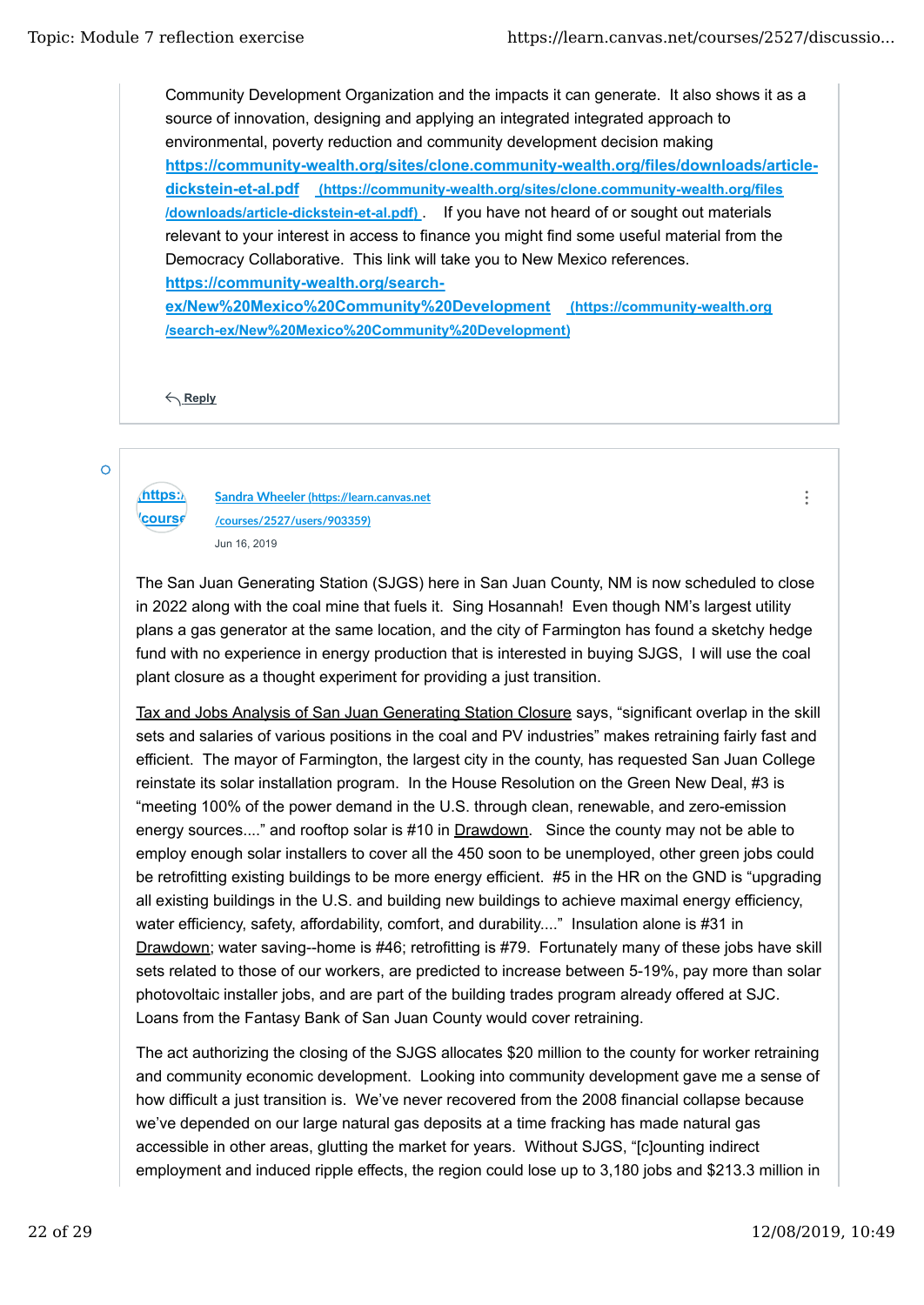annual income, cutting annual tax receipts for local, tribal, and state government by \$43.3 million" [Albuquerque Journal, 1/1/18]. And it will cost the city \$97 million to replace the energy it buys from the generating station [Farmington Daily Times, 7/19/17]. So our \$20 million from the state is not going to go very far.

Two areas that San Juan county has wanted to increase are agriculture and outdoor recreation and tourism. Since I am the one and only loan officer of the Fantasy Bank of San Juan County as currently structured, only current regenerative farmers and those who are transitioning into regenerative farming need apply. #7 in HR on GND is "...to eliminate pollution and greenhouse gas emissions from the agricultural sector... by investing in sustainable farming and land use practices that increase soil health" and #11 in Drawdown. Outdoor recreation and tourism must mean our three rivers. #11 in HR on GND is "restoring and protecting threatened, endangered, and fragile ecosystems... [to] support climate resiliency." Climate change means floods during droughts. So more loans to replace any culverts impeding flow of sediments or creatures, to restore native riparian vegetation and natural flood plains, and to provide rain gardens that filter pollutants before sending stormwater to rivers will provide more jobs and resiliency to climate change.

Unfortunately, even these fantasy loans might help the planet, provide jobs, and still leave the county in deep trouble. We need more economic boosts than I have figured out so far.

**Reply**

# Ō

#### **(https://learn.canvas.net Michael Lewis (h�ps://learn.canvas.net /courses /courses/2527/users/263480)** Jun 17, 2019

This is a very generative thought experiment Sandra. Your tax and job analysis depicts the scale of the challenge the county faces with the coal closure. The the NM State putting aside \$20 million in training and community economic development funds is rightfully revealed as being useful but inadequate. I very much liked how you linked investment of the meagre resources to the specific 'Drawdown' solutions. This is definitely where my reflections are focused at present. Our inclusion of Drawdown solutions into the course was in large part to provoke thinking such as what you have posted here.

One thing I would encourage you to more thinking about is the relationship between the scale of the challenge, the monetary policy at the macro level (see my post in response to Caroline Hurley above) and how we build the politics to get the scale of the challenge and the level of investment needed to implement Drawdown type solutions tailored to community, counties and larger governance units such as the State of New Mexico.

**Reply**

Ō

**(https://learn.canvas.net karen nelson (h�ps://learn.canvas.net /courses /courses/2527/users/905159)** Jul 10, 2019

Love that Fantasy Bank.

When you get it up and running would you open a branch in Santa Fe where we have a long

 $\ddot{\cdot}$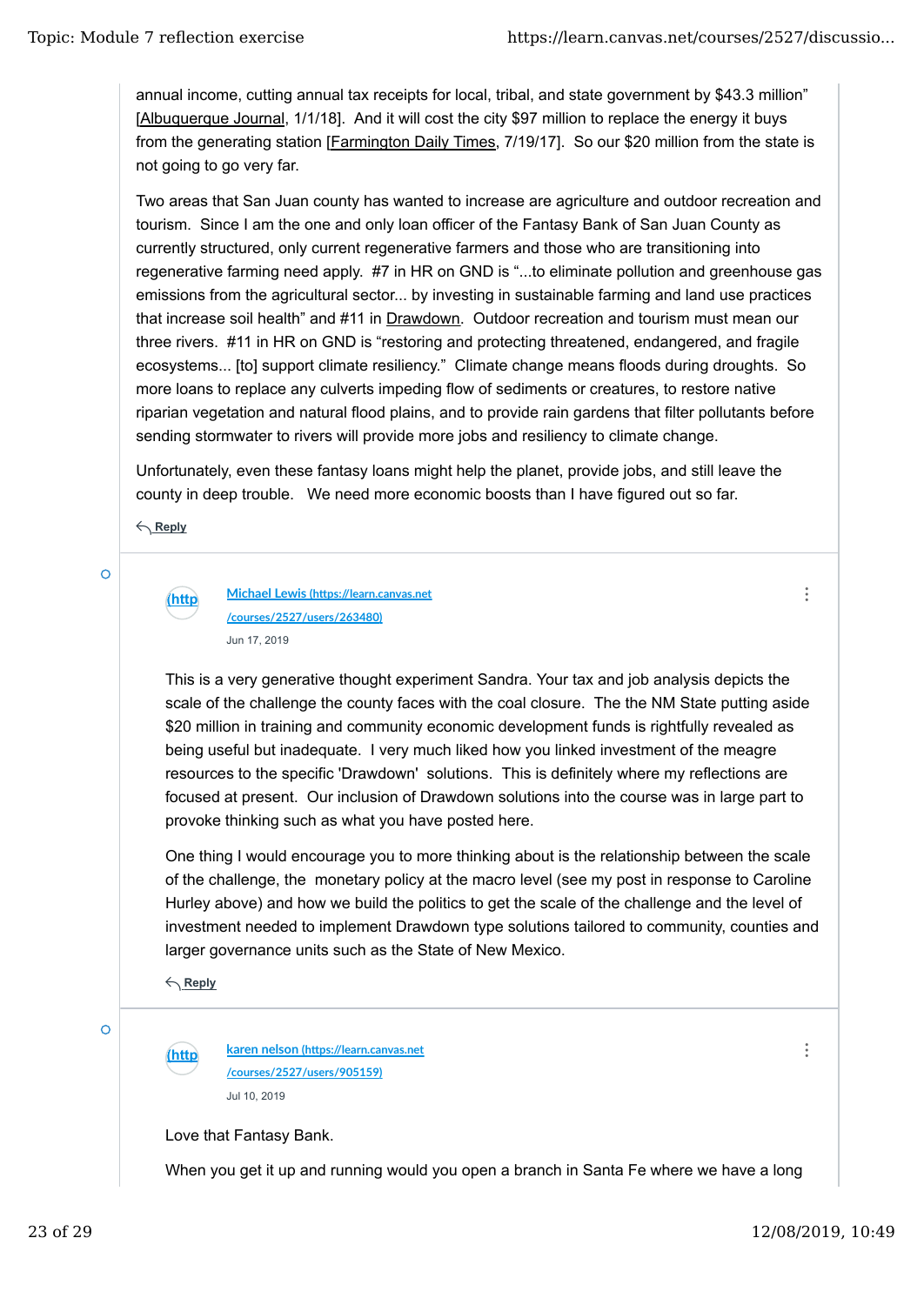| way to go in the transition to clean energy and building retrofitting, etc. |                                                                                                                                                                                                                                                                                                                                                                                                                                                                                                   |  |  |  |
|-----------------------------------------------------------------------------|---------------------------------------------------------------------------------------------------------------------------------------------------------------------------------------------------------------------------------------------------------------------------------------------------------------------------------------------------------------------------------------------------------------------------------------------------------------------------------------------------|--|--|--|
|                                                                             | Karen Nelson                                                                                                                                                                                                                                                                                                                                                                                                                                                                                      |  |  |  |
| $\leftarrow$ Reply                                                          |                                                                                                                                                                                                                                                                                                                                                                                                                                                                                                   |  |  |  |
|                                                                             |                                                                                                                                                                                                                                                                                                                                                                                                                                                                                                   |  |  |  |
|                                                                             | Rolando Ramirez (https://learn.canvas.net                                                                                                                                                                                                                                                                                                                                                                                                                                                         |  |  |  |
| course                                                                      | /courses/2527/users/893132)                                                                                                                                                                                                                                                                                                                                                                                                                                                                       |  |  |  |
|                                                                             | Jul 2, 2019                                                                                                                                                                                                                                                                                                                                                                                                                                                                                       |  |  |  |
| of local wealth.<br>$\leftarrow$ Reply                                      | Most interesting material and presentations but if we want to produce change, through the<br>most vulnerables, those that don't read the economist, the biggest challenge will be to create a<br>new languague that is socially accesable and comprehensible to the people that will produce the<br>change. We need to desintelectulize our vocabulary and perhpaps the history of the cooperative<br>movement can be a source to remotivate communities to strengthen or innovate the management |  |  |  |
|                                                                             |                                                                                                                                                                                                                                                                                                                                                                                                                                                                                                   |  |  |  |
| http                                                                        | <b>Caroline Hurley (https://learn.canvas.net</b>                                                                                                                                                                                                                                                                                                                                                                                                                                                  |  |  |  |
|                                                                             | /courses/2527/users/894561)                                                                                                                                                                                                                                                                                                                                                                                                                                                                       |  |  |  |
|                                                                             | Jul 4, 2019                                                                                                                                                                                                                                                                                                                                                                                                                                                                                       |  |  |  |
|                                                                             | And that's a big long task that a lot of interests would resist, but worthwhile when you consider<br>what is being done with public money e. g. 50% of US tax dollars is spent on the military.<br>Seems war is an end in itself these days. As one writer notes                                                                                                                                                                                                                                  |  |  |  |
|                                                                             | (https://www.counterpunch.org/2019/07/04/homeless-rage-in-america/), this sort of skewed                                                                                                                                                                                                                                                                                                                                                                                                          |  |  |  |
|                                                                             | budget is asking for economic war by the neglected at home. Still, illumination about the                                                                                                                                                                                                                                                                                                                                                                                                         |  |  |  |
|                                                                             | system can come from the strangest places.                                                                                                                                                                                                                                                                                                                                                                                                                                                        |  |  |  |
| $\leftarrow$ Reply                                                          |                                                                                                                                                                                                                                                                                                                                                                                                                                                                                                   |  |  |  |
| <u>(http</u>                                                                | karen nelson (https://learn.canvas.net<br>/courses/2527/users/905159)                                                                                                                                                                                                                                                                                                                                                                                                                             |  |  |  |
|                                                                             | Jul 10, 2019                                                                                                                                                                                                                                                                                                                                                                                                                                                                                      |  |  |  |
|                                                                             | I absolutely agree with you Rolando that clear, direct language is called for. Say it simple.                                                                                                                                                                                                                                                                                                                                                                                                     |  |  |  |
|                                                                             | I have gained a lot from the course content while deploring the 'academese' (jargon) often<br>employed in the articles.                                                                                                                                                                                                                                                                                                                                                                           |  |  |  |
|                                                                             | This module has been especially useful                                                                                                                                                                                                                                                                                                                                                                                                                                                            |  |  |  |
|                                                                             |                                                                                                                                                                                                                                                                                                                                                                                                                                                                                                   |  |  |  |
|                                                                             | Karen Nelson                                                                                                                                                                                                                                                                                                                                                                                                                                                                                      |  |  |  |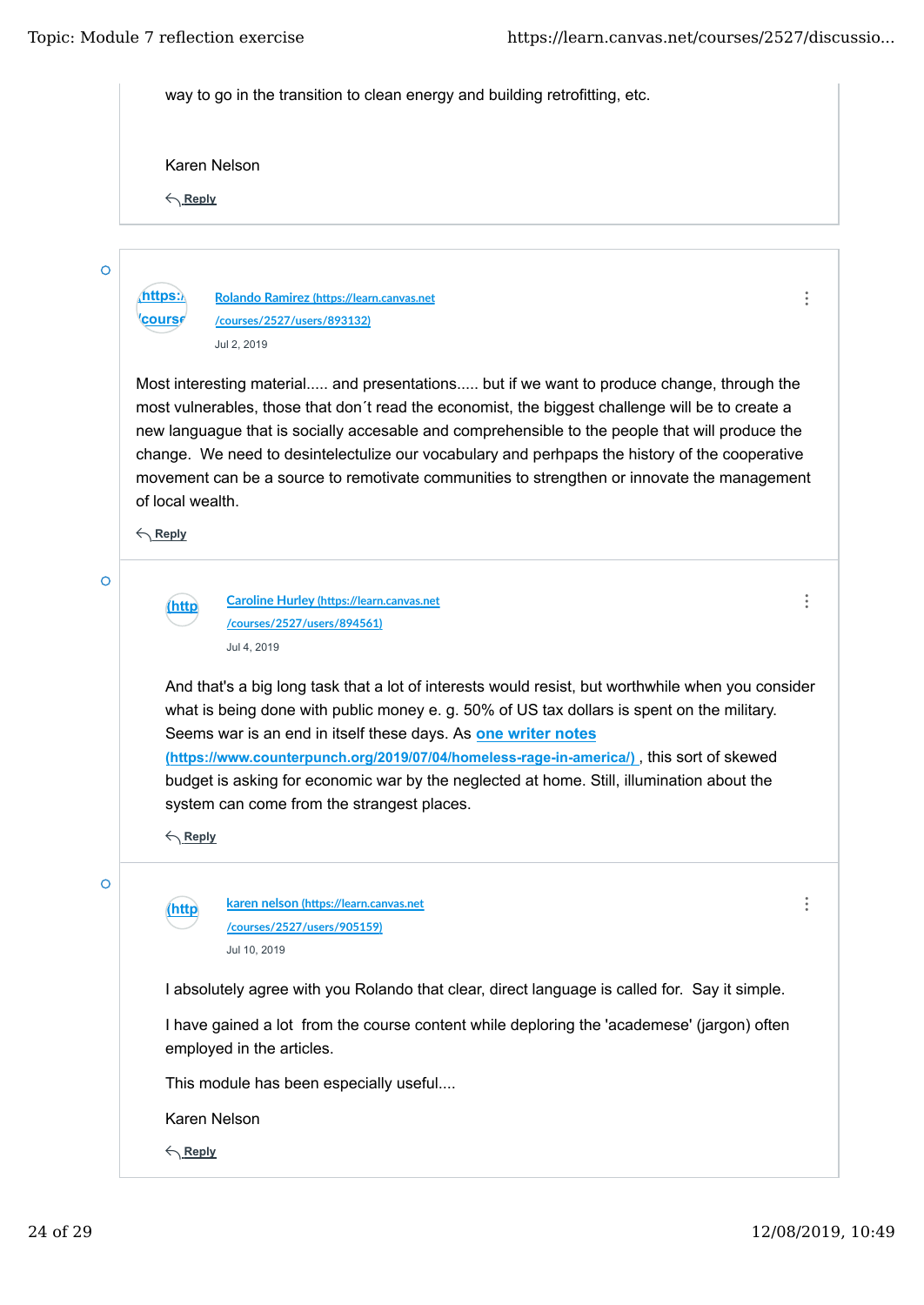$\ddot{\cdot}$ 

 $\ddot{\cdot}$ 

 $\overline{O}$ 

**(https:) Sandeep Chakravartty /course (h�ps://learn.canvas.net/courses /2527/users/48821)** Jul 26, 2019

Financial reform is essential to GND and the re-order of social systems to serve people rather than corporate profiteers. Seemingly, this reform must happen first. In our state, we saw first hand how corporate banks (Wells Fargo, US Bank, etc) were very effective in blocking initial legislation to allow community and public banks.

At the same time, we saw the state's large utility work with banks and gas, oil, and coal extraction companies (all out of state corporations) block environmental efforts to transition to renewable energy sources.

In our community, we could use a community bank to create affordable housing and child care resources. We could also begin to established our own course as a community to reflect local values and priorities, rather than projects funded by federal and state grants that may not really serve the interests of our community. In sum, we are captive to the financers and the structural government systems that in turn support a corrupt finance system.

When it all falls down, new opportunities will arise from the people.

**Reply**

 $\Omega$ 

**(https://learn.canvas.net Lazaros Angelou (h�ps://learn.canvas.net /course /courses/2527/users/886724)** Aug 4, 2019

The power sector currently accounts for around 40 percent of annual greenhouse gas emissions to the atmosphere, making it the highest-emitting sector, followed by industry and transportation. Of total worldwide electricity generation, fossil fuels represent 67 percent, nuclear 11 percent, and renewable energy sources just over 24 percent and growing, with the bulk (18 percent) being from large hydropower systems. In the last few years, the competitiveness of renewable sources for electricity generation has continued to increase due to the price evolution and the efficiency improvements of these technologies.

The Drawdown Electricity Generation Sector includes solutions both centralized and decentralized—such as *onshore wind power* and *rooftop solar panels*, respectively—and enabling technologies such as electricity storage systems that foster large-scale integration of renewable energy sources.

Included in Project Drawdown's rankings of the 100 most substantive solutions to global warming are 20\* of the most impactful solutions for reducing greenhouse gas emissions, or for supporting the adoption and implementation of other solutions, in the Electricity Generation (formerly "Energy") sector.

The solutions included in this sector have significant positive climate and financial impacts in the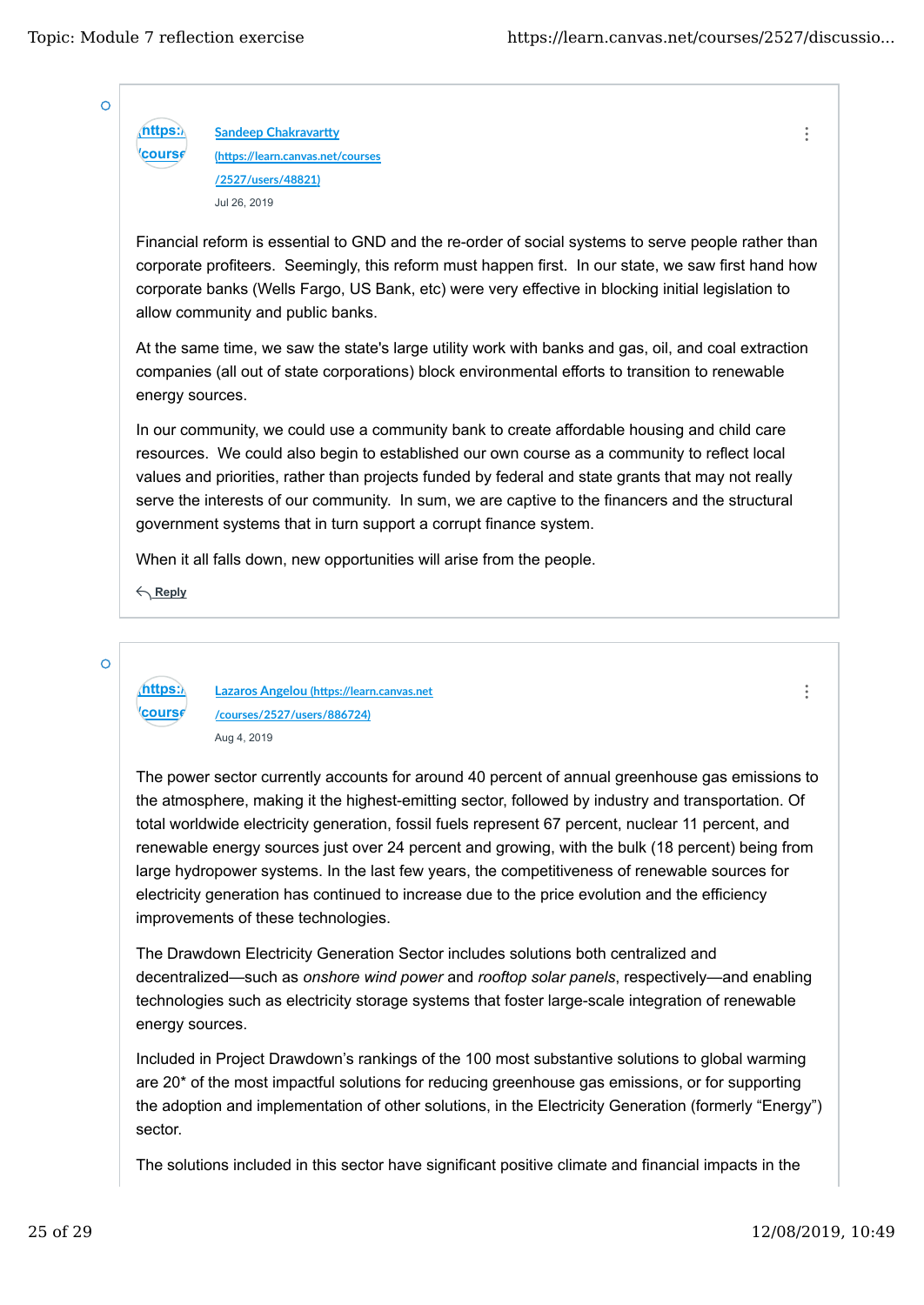short, medium, and long term, since they can replace conventional electricity generation technologies such as coal, natural gas, and oil power plants.

SECTOR RESULTS BY 2050 REDUCED CO2 : 246.14 GIGATONS NET IMPLEMENTATION COST : \$4.92 TRILLION NET OPERATIONAL SAVINGS : \$20.96 TRILLION Public bank or interest free money could stimulate local, regional and national level projects that would be financed taking into account the net implementation costs and net operatinoal savings, prioritazed according to local, regional and national social needs. Prioritazation procedures should be set by local, regional and national bodies, not by the authorities, the majority been under the control of the people.

**Reply**

**/course** 

 $\overline{O}$ 

**(https:) Bernadette Cohen-James (h�ps://learn.canvas.net/courses /2527/users/893046)** Tuesday

|                      | <b>Conventional</b><br><b>Bank</b><br>(8% interest) | <b>JAK style</b><br><b>Bank</b> |
|----------------------|-----------------------------------------------------|---------------------------------|
| Loan                 | 200,000                                             | 200,000                         |
| Time                 | 25 years                                            | 25 years                        |
| Monthly repayment    | 1,568                                               | 667                             |
| <b>Bank Fee</b>      |                                                     | 190                             |
| Savings amount       | 0                                                   | 654                             |
| Total monthly amount | 1,568                                               | 1,511                           |
| Total over 25 years  | 470,400                                             | 453,300                         |
| Credit balance       |                                                     | 196,200                         |

The JAK system is counter culture to conventional, private banking. Firstly, it is community owned and run which restructures the power dynamics the bank will be far more invested in their community development and will approve loans best serving of their hometown and individuals. The way loans are structured i.e. charging fees and encouraging saving uplifts the individual and community vs the Mount Everest compound debt system of private banks favoring the few.

The JAK system empowers community too in that as a community owned and run bank, people are invested in their regime and gives them direct voice into what projects are funded. This decouples them from the landscape of private banking, a system which has captured ownership of governments, corporations and individuals through debt slavery often at the expense of the environment. JAKs loan structure holds value i.e. backed by already existing resources i.e. hard cash vs the private bank system of created numbers on a screen that only has value once an IOU is paid back in cash.

The JAK approach of local community ownership and management of the bank creates an environment whereby members invest in projects and opportunities that are best for their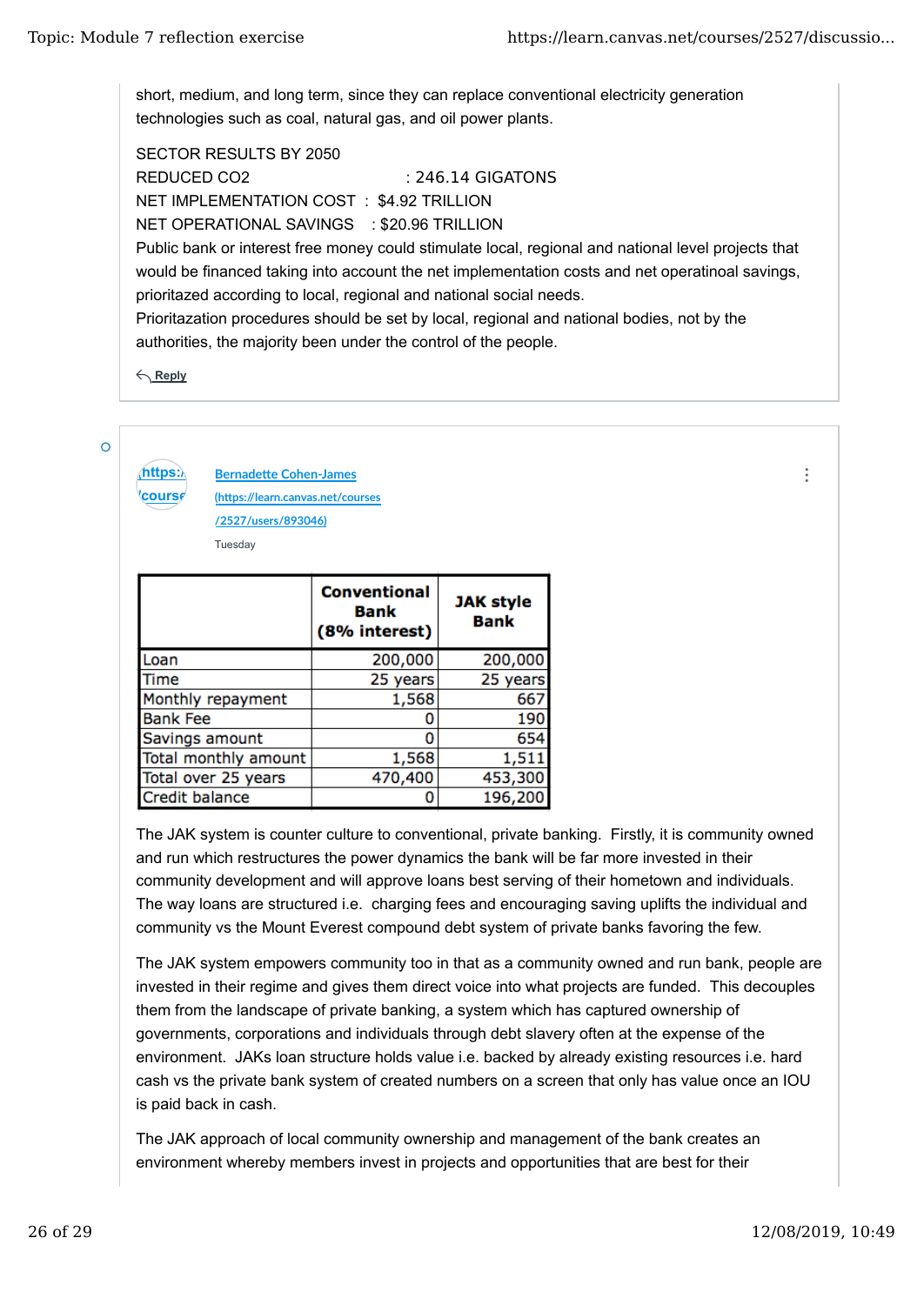environment and can uplift the community in projects and innovations funded. This can be in stark contrast to private banking where loans are usually favored to large institutions and corporations who can "afford" and are able to manipulate the compound interest system.

JAK demonstrates how a community may empower itself and its members and create wealth, stability, connection and advancement in contrast to private banking which is a numbers driven, nameless, faceless game of chasing the bottom line. JAK's community focus brings the village back to the individual in contrast to the private banking sector who, in ownership of the debt of countries through to individuals, influence policies and procedures that further enhances the private bank and holds the world in slavery.

**Reply**

 $\overline{O}$ 

**(https://learn.canvas.net Caroline Hurley (h�ps://learn.canvas.net /courses /courses/2527/users/894561)** Wednesday

That little table is rather beautiful!

I'm almost finished reading Thomas Grecco's book, The End of Money, recommended by several course participants, and he differentiates conventional banking loans from cooperative banking by showing how the former is pure debt while the latter is equity, or shared ownership. JAK requires their lenders to save, which presumably they cannot cash until the loan's repaid, but how glad they will be then with their nest egg! This is banking with heart and soul.

What about fees or interest for JAK to run their schemes, Bernadette? Can they 'borrow' from deposits for day-to-day expenses, or how does that work? Alternative currency seems to be as prone to mismanagement, fraud and counterfeiting as the mainstream type. Who does all the competent management required to set, maintain and monitor parameters? Grecco mentioned a small contribution for insurance against defaults, but they need to be kept to an absolute minimum. Here's a **recent article (https://www.opendemocracy.net/en/author/thomash-greco-jr/)** by him, with a link to his website.

I don't recall Argentina's **credito and Trueque (https://wiki.p2pfoundation.net /Argentine\_Social\_Money\_Movement)** systems being mentioned in the course but there seem to be plenty of schemes that partly meet the criteria for fair credit money e.g. **Green Shields stamps, (https://en.wikipedia.org/wiki/Green\_Shield\_Stamps)** vouchers of various kinds and food stamps. During Ireland's Great Famine during the late 1840s, promissory notes transferred between butter buyers and sellers along the phenomenally successful Cork Butter Exchange saved quite a few lives because even as legal tender became worthless, the butter notes were honoured (cited in an obscure but informative book, **At The Sign of the Cow (http://catalogue.nli.ie/Record/vtls000233217)** )

Grecco would require the end of hyper-controlled legal tender, and reflection of real world value in exchange money used instead of unmoored debt money creation, for a meaningful reform of the global markets. Governments will be watching like a hawk, treating unofficial credit as competition, as this **news item (https://edition.cnn.com/2019/07/26/tech/irscryptocurrency-taxes/index.html)** about Revenue chasing taxes from crypto currency users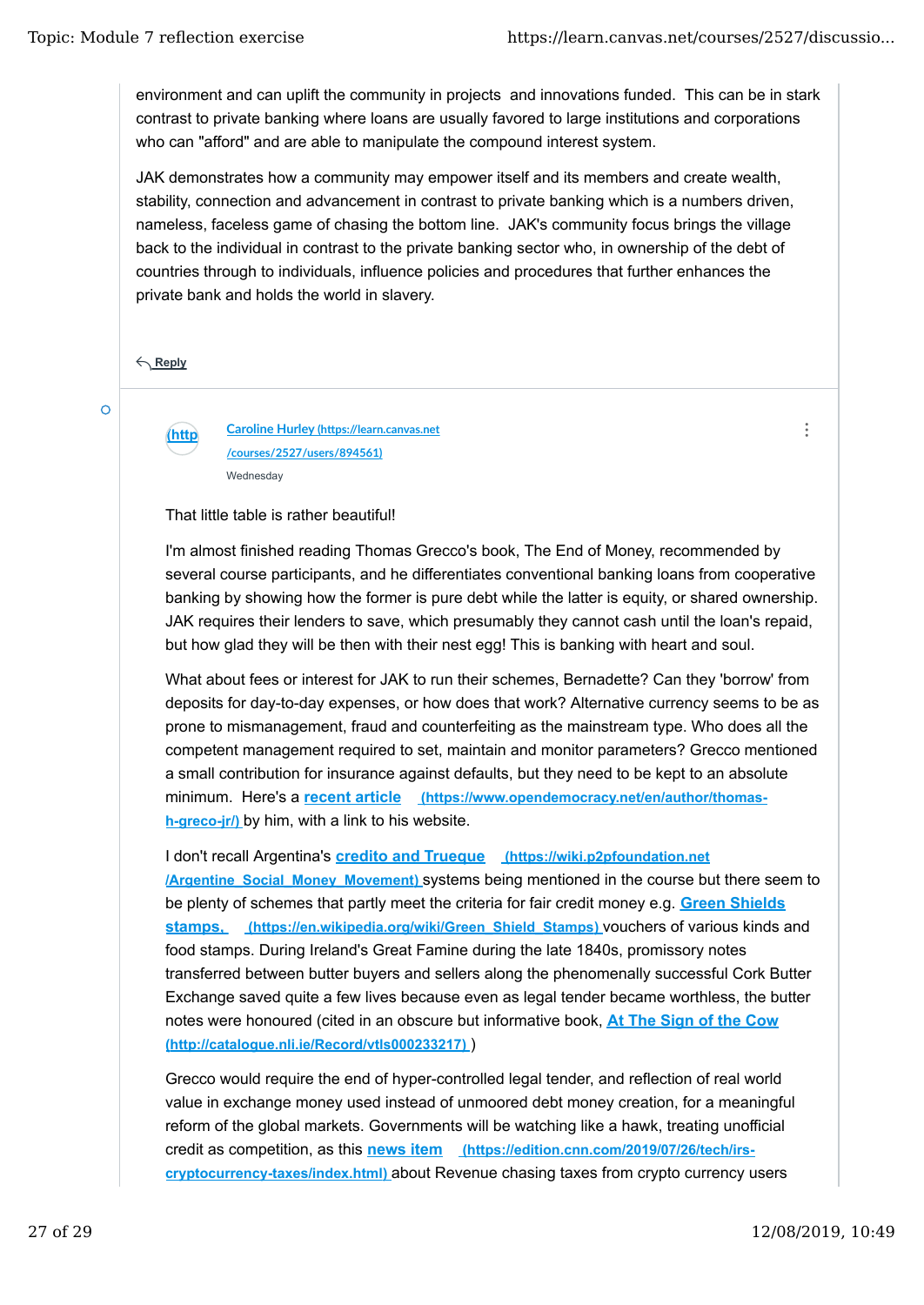$\ddot{\cdot}$ 

suggests.

Edited by **Caroline Hurley (https://learn.canvas.net/courses/2527/users/894561)** on Aug 8 at 3:13am Meanwhile, JAK, WIR etc keep hope alive : )

**Reply**

 $\overline{O}$ 

**(https://learn.canvas.net Brendan Reimer (h�ps://learn.canvas.net** *<u>course</u>* **/courses/2527/users/903250)** Friday

As with many of these modules, the challenge and scale of reform required to achieve the desired outcomes is overwhelming. Some of the examples provided are amazing, but still pale in scale to the global system. As a credit union person, and as someone who is extremely proud of the innovative things being done to create social and environmental impact, I also realize that our scale is really small from a global perspective.

And yes, it is a combination of political and economic (private sector) forces that resists change, supported by a society that is largely indifferent (believe existing models are fine), overwhelmed (believe nothing can be done), or feel helpless (don't know what alternatives are possible). This requires education, which I'm grateful for this course in its effort to tackle precisely this.

Having said that, I do see many models that matter, regardless of scale (insert story of the starfish here, or Rochdale Pioneers, or Muhammad Yunis, or Martin Eakes' bake sale, or WIR Bank founders, or . . . .) that matter on their own today, and may become something that achieves scale, or perhaps (Paul Hawkins' Blessed Unrest) it will be a global collection of smaller organisms working on their own but together in mission that achieve our outcomes. Yes, policy and power matter, but I also believe that when enough people are economically literate (thank you, Stewart Perry), they will chose to act to create something better for our collective futures. So then the future depends less on policy and power, and depends more on our ability to successfully educate and inspire.

Of course, the benefits are existentially important. The challenges are all the things explored: knowledge, policy, power, finance, markets, scale, etc. The solutions are there (Drawdown, all the models explored in this course, etc.).

I'll add a few local models that some might find interesting:

- Similar to the CED Tax Credit described in Nova Scotia, Manitoba also has one and was used to raise \$600,000 for Peg City Car Co-op in the last year through 3 different offerings: **https://www.pegcitycarcoop.ca/invest/ (https://www.pegcitycarcoop.ca/invest/)**
- Another local currency with some tenure is Calgary Dollars. **http://www.calgarydollars.ca /about/ (http://www.calgarydollars.ca/about/)**
- Jubilee Fund pools money from investors (individuals and organizations) to provide loan guarantees for social impact financing toward initiatives that reduce poverty: **https://jubileefund.ca/about-us/ (https://jubileefund.ca/about-us/)**
- As a credit union, Assiniboine CU has achieved Carbon Neutral standing (**https://blog.assiniboine.mb.ca/celebrating-a-carbon-neutral-success-this-earth-day/**